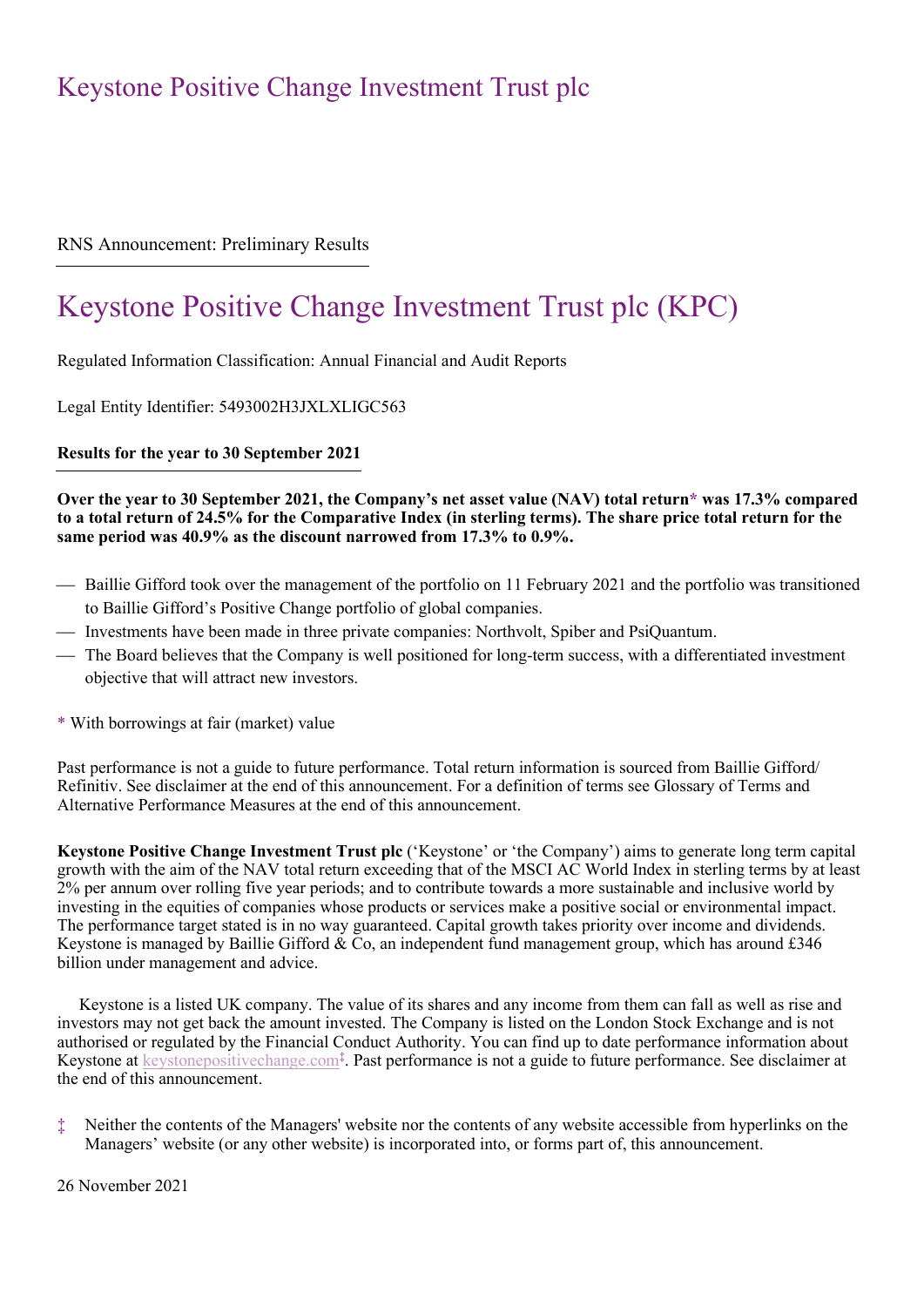For further information please contact: Alex Blake, Baillie Gifford & Co Tel: 0131 275 2000

Mark Knight, Four Communications Tel: 0203 697 4200 or 07803 758810

The following is the Preliminary Results Announcement for the year to 30 September 2021 which was approved by the Board on 25 November 2021.

# Chairman's Statement

We have experienced a prolonged period of unprecedented change on both a global and domestic scale. National governments adopted a range of interventions in response to the evolving Covid-19 pandemic, and to extreme weather events. Households adapted to home working and home schooling, and businesses responded to survive these challenging demands. Your Board oversaw a significant transition for the Company, of both investment objective and new management, with the ambition of making Keystone Positive Change instrumental in the search for solutions to the challenges that have been brought sharply into focus over recent months.

## **Management Arrangements**

The Board announced in December 2020 that it had undertaken a strategic review and had concluded that, for the Company to address investors' evolving priorities, it would move to a global impact mandate backing some of the world's most innovative and sustainable businesses. It also announced that it had conducted a competitive tender for the Company's investment management. At a General Meeting on 10 February 2021, shareholder approval was given to appoint Baillie Gifford as Investment Managers and to adopt their Positive Change strategy for long-term capital growth by encouraging a more sustainable and inclusive world. Their open ended strategy invests in companies that offer solutions to global challenges in areas such as healthcare, education, social inclusion and the environment. The Keystone Positive Change strategy has been tailored to take advantage of the Company's investment trust structure by investing in less liquid listed companies, while up to 30% of the portfolio may be invested in private companies. The new investment objective and policy are set out in full on page 20 of the Annual Report and Financial Statements.

The Company's name, London Stock Exchange ticker and web address were respectively changed to Keystone Positive Change Investment Trust plc, KPC an[d keystonepositivechange.com.](http://keystonepositivechange.com/)

The portfolio was reorganised completely in the second half of February 2021. At 30 September 2021, the new portfolio comprises 36[\\*](#page-1-0) investments, of which three are private companies, details of which are on the following pages. Further information on individual investments is included in the Managers' Report.

<span id="page-1-0"></span><sup>\*</sup> Excluding two legacy investments held at nil value.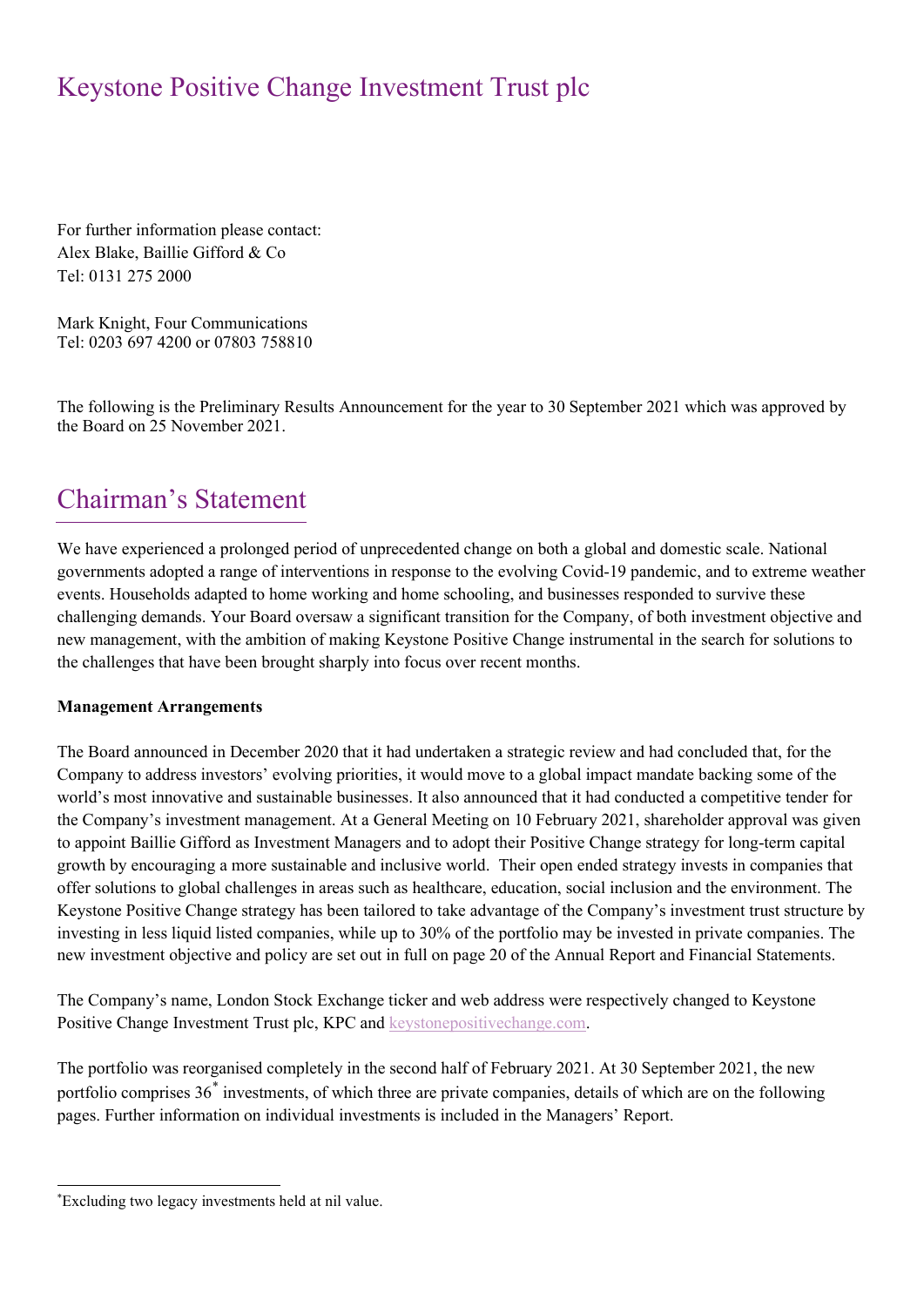The Positive Change team is led by Kate Fox and Lee Qian. Michelle O'Keeffe and Edward Whitten are the two senior impact analysts who complete this team of four key decision makers for your Company's investments. They are supported by four analysts and three portfolio advisers, as well as Peter Singlehurst, head of Baillie Gifford's private companies team.

## **Performance**

Over the year to 30 September 2021, the Company's net asset value ('NAV') per share total return was 17.3% compared to 24.5% for the comparative index, being a composite index comprising the movement on the FTSE All-Share Index to 10 February 2021 and the movement on the MSCI All Country World Index in sterling terms thereafter.

The share price total return was 40.9% over the year to 30 September 2021, as the discount narrowed from 17.3% to 0.9%. The Company has experienced improved secondary market liquidity in its shares since the change of strategy and manager was announced in December 2020. The average daily volume of shares traded in the period following the change has been more than double that in the prior year, driven largely by increased private investor demand. We are pleased to see this constituency becoming a more significant part of our register.

The following table shows performance over the financial year, segmented into the periods to 10 February 2021 under the management of Invesco Fund Managers Limited, and afterward under Baillie Gifford. The significant narrowing of the discount and the consequential impact on share price performance largely occurred in December 2020.

Total return

|                                       |                      | 11 February | 1 October  |
|---------------------------------------|----------------------|-------------|------------|
|                                       |                      | 2021 to 30  | 2020 to 30 |
|                                       | 1 October 2020 to 10 | September   | September  |
|                                       | February 2021        | 2021        | 2021       |
| NAV                                   | 14.2%                | 2.8%        | 17.3%      |
| Share price                           | 35.8%                | 3.8%        | 40.9%      |
| Index <sup><math>\dagger</math></sup> | 14.2%                | $9.0\%$     | 24.5%      |

Our timing in adopting a new investment strategy and changing the portfolio coincided with stock market volatility that worked against the Company in the short term. However, as a Board, we take a long-term view in assessing the Company's delivery against its dual objectives and are confident that the changes will drive success.

### **Impact**

The Company is focused on listed and private companies for whom solving a social or environmental challenge is core to their business. It positively and proactively aims to invest in exceptional companies whose products,

<span id="page-2-0"></span><sup>†</sup> Composite index comprising the FTSE All Share until 10/2/2021 when it changed to the MSCI ACWI.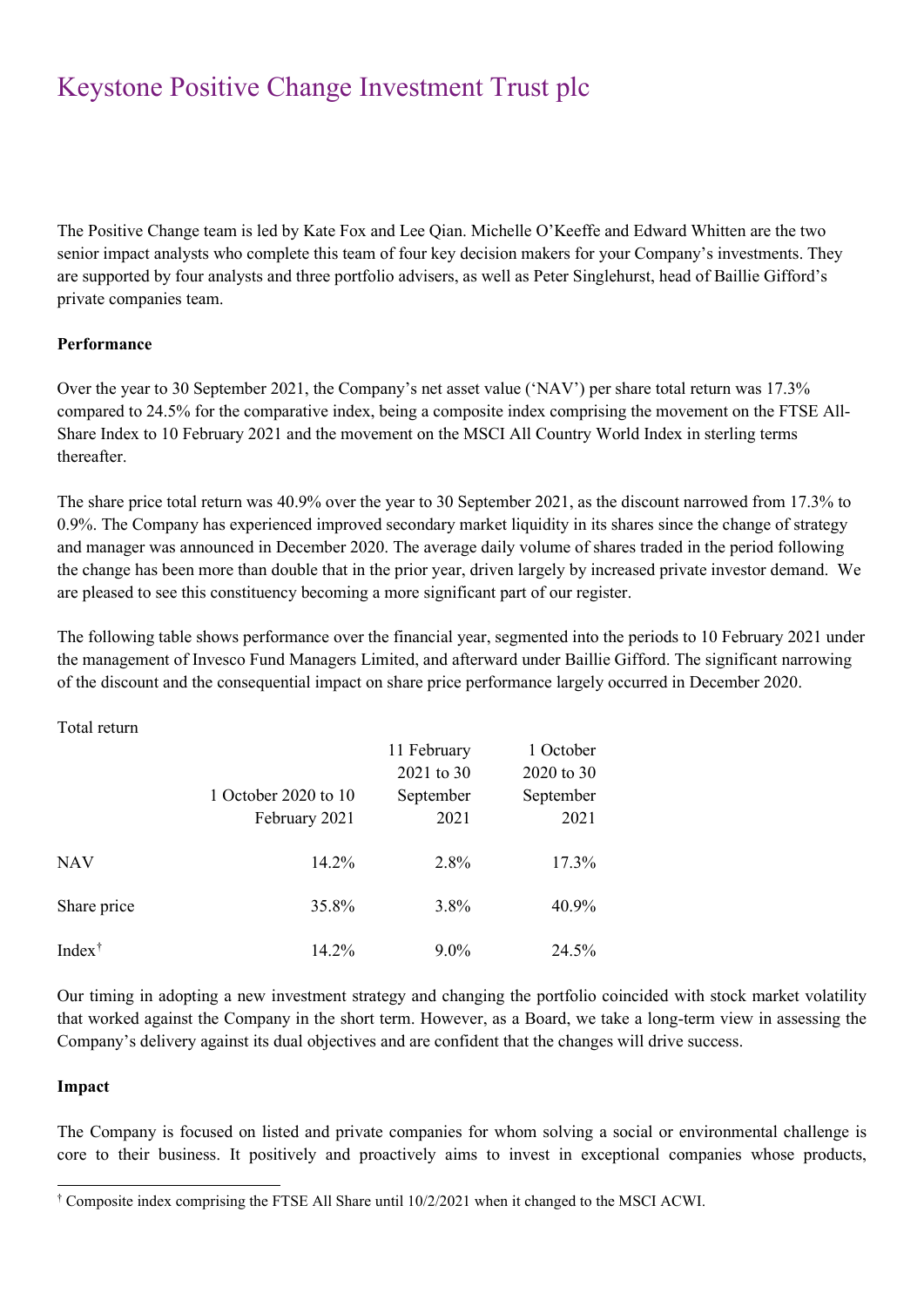behaviour and/or services create a meaningful improvement to the status quo. Companies held in the portfolio must be making a significant contribution to solving global challenges in one of four impact areas:

- − Social Inclusion and Education;
- − Environment and Resource Needs;
- − Healthcare and Quality of Life; and
- − Base of the Pyramid (addressing the needs of the poorest four billion people in the world).

The Managers' impact analysis is based on robust, bottom-up research that is independent from, but complementary to, the investment analysis. Further details on the Managers' approach can be found on the following pages.

The Company will publish an annual Impact Report on the contribution that companies within the portfolio have made towards a more sustainable and inclusive world. It will show the portfolio's overall contribution to the 17 UN Sustainable Development Goals. The Impact Report in respect of the calendar year to 31 December 2021 will be published in mid-2022. For a flavour of what this report will look like, we would encourage you to read Baillie Gifford's Positive Change Impact Report and the Positive Conversations Report for 2020, which have been published for the Baillie Gifford Positive Change fund.

## **Gearing**

The Company started the financial year with net gearing of 10.4%[‡](#page-3-0) under a revolving credit facility provided by The Bank of New York Mellon. This facility was repaid before the 10 February, when the mandate was transferred to Baillie Gifford. In September 2021, the Company entered into a three year, £25 million multi-currency revolving credit facility provided by The Royal Bank of Scotland International Limited. At 30 September 2021, £10 million had been drawn down under this facility and net gearing stood at 4.6%.

## **Costs**

Under the new management arrangements, the annual management fee is 0.70% on the first £100 million of market capitalisation, 0.65% on the next £150 million of market capitalisation and 0.55% on the remaining market capitalisation. Baillie Gifford waived their management fee for the first six months following their appointment.

The ongoing charges for the year were 0.51% (and without the Baillie Gifford fee waiver would have been 0.82%). Last year the ongoing charges were 0.55%. The Board expects the Company to grow, and benefit increasingly from the lower rate of management fee at the upper tier as it does so. The higher base fee recognises the Managers' investment of time and resource in pursuit of the Company's twin objectives, and the Board is confident that longterm performance, both in financial and impact terms, will justify the increase in running costs in the meantime. No performance fee is payable under the new management arrangements, as it potentially was under the previous Investment Management Agreement.

## **Dividend**

<span id="page-3-0"></span><sup>‡</sup> Recalculated using current methodology – see Glossary of Terms and Alternative Performance Measures (APM)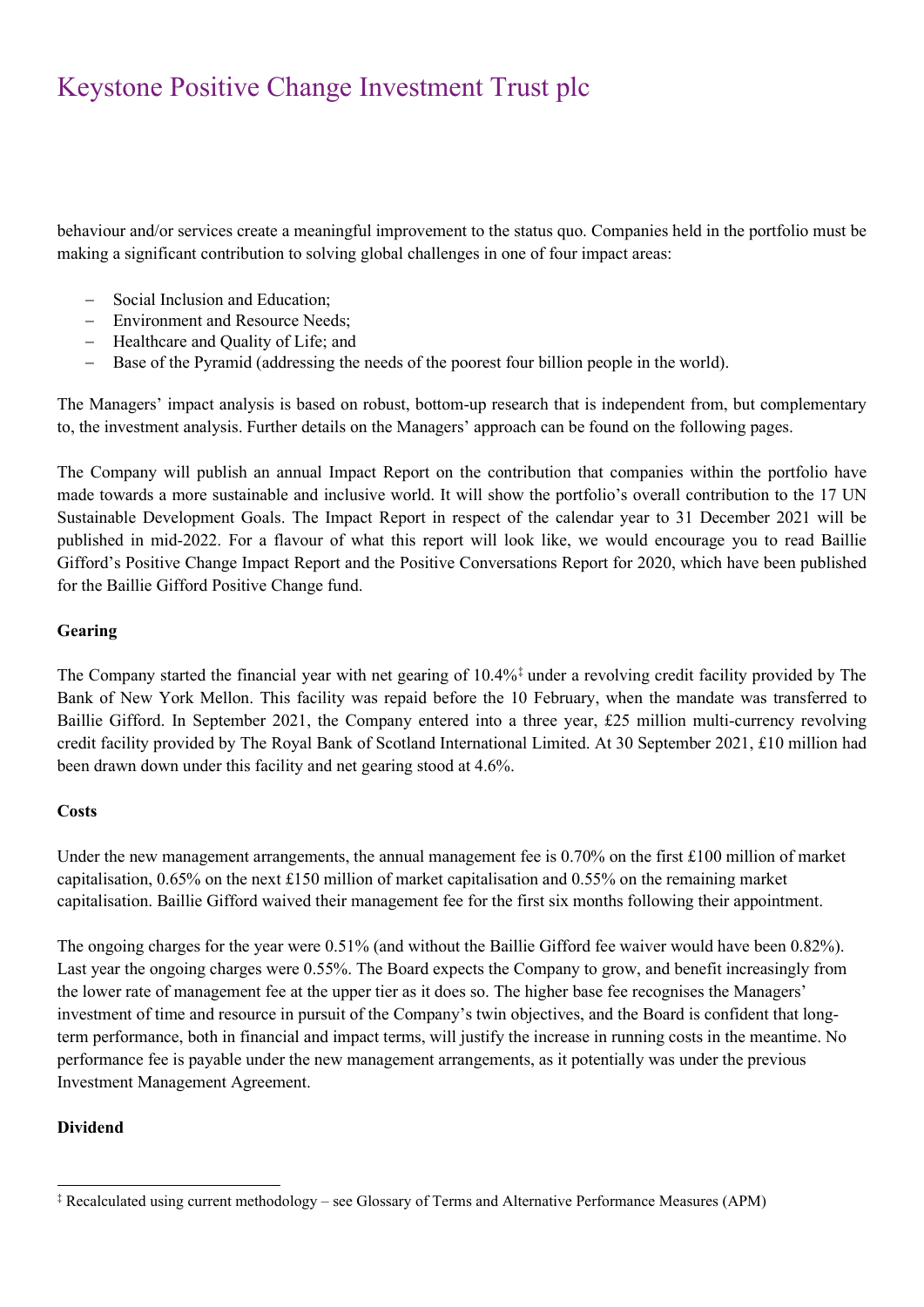The new investment objective and policy will result in returns from the Company's portfolio being generated predominantly from capital growth. As such, the Company expects to pay a significantly lower level of dividend in future. To mitigate the impact on shareholder income in the short term, the Board utilised the Company's reserves to maintain the dividend level in respect of the financial year to 30 September 2021. A fourth interim dividend of 4.0p will therefore be paid on 24 December 2021 to shareholders on the register on 3 December 2021, being the last dividend payment in respect of the year to 30 September 2021, and in accordance with the dividend policy approved at the Annual General Meeting held on 10 February 2021.

It is proposed that the Company's dividend policy is amended for 2022, such that no interim dividends will be paid, and any annual dividend will be paid only to the extent needed for the Company to maintain its investment trust status.

## **Discount and Share Buy Backs**

In the two months to the end of November 2020, the Company bought back 423,735 shares into treasury at a cost of £1.1 million and a weighted average discount to NAV of 17.1%. At 30 September 2021, 5,778,363 shares were held in treasury. Such shares have no voting rights and are not entitled to dividends. They are available for reissue when market conditions permit, being a price representing a premium to the prevailing NAV and, as such, accretive to existing shareholders.

The discount to NAV at which the shares have traded narrowed considerably following the announcement of the proposed appointment of Baillie Gifford in December 2020. At 30 September 2021, the discount was 0.9% compared with 17.3% at the start of the financial year.

## **The Board**

Having served for over ten years, John Wood intends to retire from the Board at the AGM. We would like to thank John for his significant and wise contribution to the Company and for his hard work on behalf of shareholders. The Board has appointed Nurole to assist the Board in identifying a new non-executive Director with the skills and experience necessary to complement existing Directors. We hope to announce the new appointment before the AGM. All Directors are subject to annual re-election at the AGM.

## **Annual General Meeting**

Provided current Government Covid-19 rules remain as they are, we anticipate welcoming shareholders to the AGM in London in February 2022. However, given that rules may tighten at short notice, restricting the meeting to the minimum number to ensure it is quorate, I ask shareholders nevertheless to submit their votes by proxy before the applicable deadline on 7 February 2022 and to submit any questions for the Board or Manager in advance by email to [trustenquiries@bailliegifford.com](mailto:trustenquiries@bailliegifford.com) or by calling 0800 917 2112 (Baillie Gifford may record your call). This will not impede your subsequent attendance in person should you wish if regulations permit. Developments with regard to Covid-19 rules will be closely monitored and any changes will be announced to the London Stock Exchange regulatory news service and made available at [keystonepositivechange.com.](http://.keystonepositivechange.com/)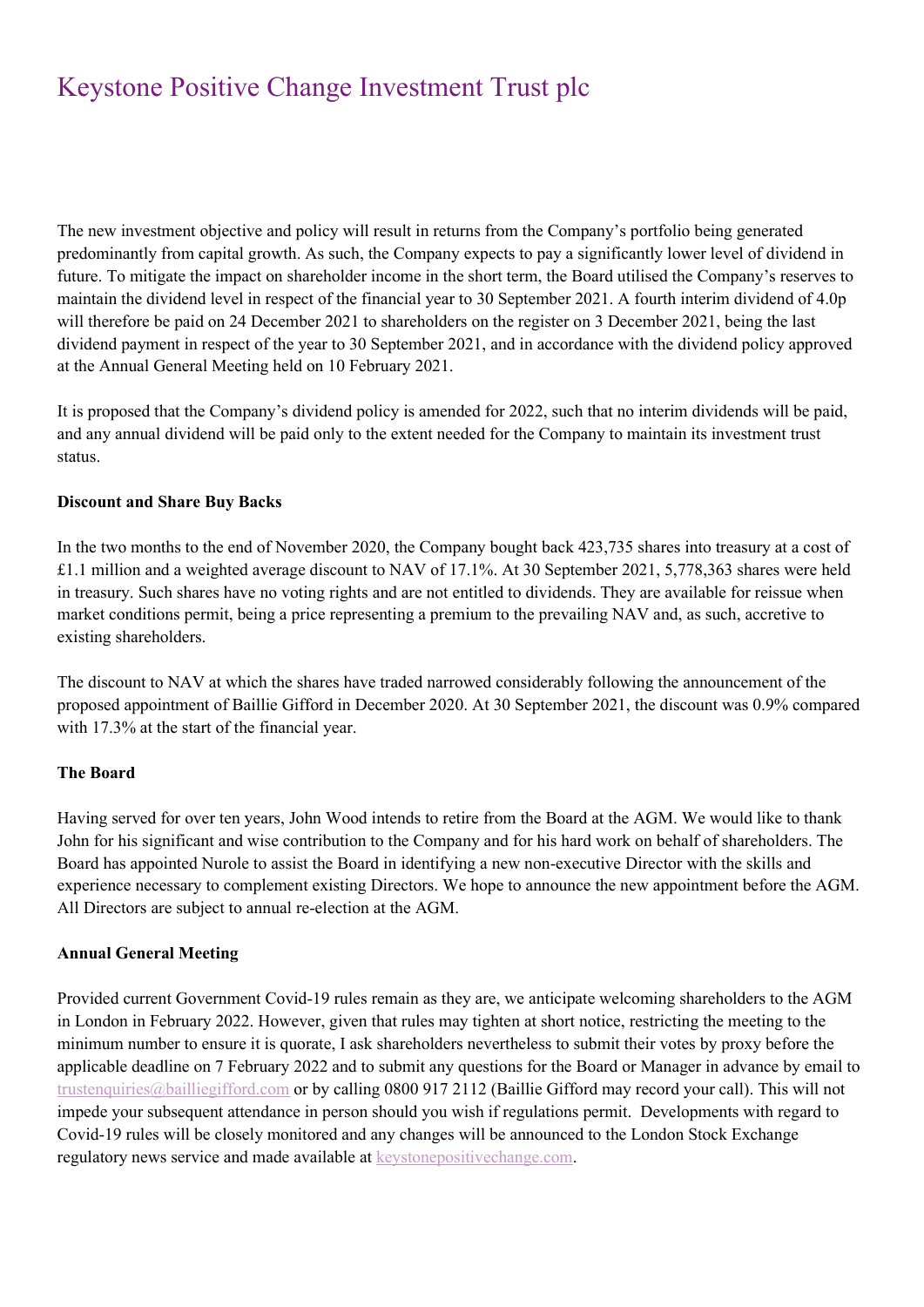## **Outlook**

We have selected a well-resourced, experienced and committed team to implement the Keystone Positive Change strategy and deliver its twin objectives. Long-term growth potential and the ability to address social and environmental challenges must be inherent in the businesses they invest in on your behalf.

The Board believes that the Company is well positioned for long-term success with a differentiated investment objective that will attract new investors and help increase the size of the Company. Its strategy has been designed to make the best use of the unique features of the investment trust structure, through the employment of gearing and by investing in public and private companies. We thank our long-term shareholders for their valued ongoing support and welcome all new shareholders.

Karen Brade Chairman 25 November 2021

Past performance is not a guide to future performance. Total return information is sourced from Baillie Gifford/ Refinitiv. See disclaimer at the end of this announcement. For a definition of terms used see Glossary of Terms and Alternative Performance Measures at the end of this announcement.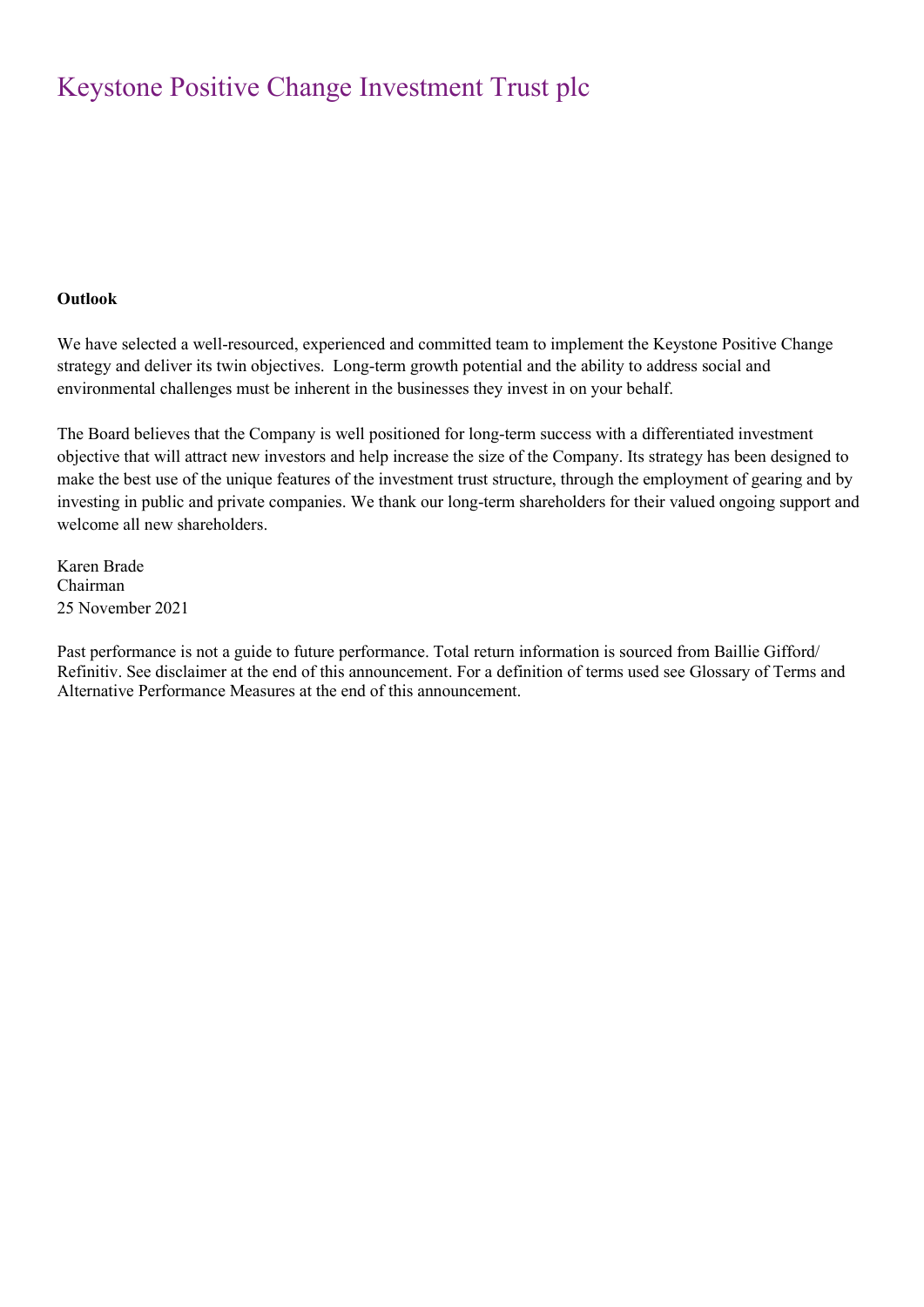# Managers' Report

### **Change**

We were delighted to become the Managers of the Company in February of this year, following the Board's bold decision to adopt a radical and positive change. Radical in transforming from a UK value-oriented strategy to a global growth strategy, and positive in adopting an objective that is not just seeking to deliver attractive investment returns but one that also seeks to contribute towards a more sustainable and inclusive world for us to retire into and for our grandchildren's children to thrive in.

The Company has undergone a change of name and a change of mandate. For your Managers, it has provided a welcome change in that the closed-ended structure means we have the opportunity to invest in private companies. This provides all of us with the ability to contribute to change not just through long-term and supportive capital but also by providing primary capital.

Our world is changing, and change needs to happen but must be directed for the better. Despite some tremendous progress over the years which has led to poverty rates declining, longer life expectancy and exciting technological discoveries, our world is facing several significant challenges that are complex and often interlinked, from climate change and biodiversity loss to global pandemics and persistent inequalities. These challenges have been stark this year, with wild fires, heat domes and extreme flooding highlighting the pace at which our weather systems are changing as our home, planet earth, gets perilously warmer. Covid-19 has highlighted how climate change, biodiversity loss and human habits are bringing animal viruses closer to humans and that the way we live globalisation and urbanisation – is hastening the spread of disease. We have all been in this pandemic but in different boats – those without access to digital devices have fallen behind as education moved online and access to vaccines is not yet universal.

Our academic partners at the University of Sussex and Utrecht University articulate it well and with a refreshingly long time horizon. They describe the previous 250 years as the First Deep Transition, encompassing five great surges of development or technological revolutions: the mechanisation of the cotton industry; the age of steam and railways; electricity and heavy engineering; oil, automobiles and mass production; and telecoms and information. This transition provided great industrial progress and created great wealth but also wicked problems, to which the response will be the Second Deep Transition as we undo the wrongs created over the last 250 years. As we strive to meet the Sustainable Development Goals that aim to address climate change, reduce inequalities and build a more prosperous and peaceful world by 2030, the United Nations describe this as the Decade of Action – but could it be (at least) the century of action?

This might sound rather downbeat. However, we are (concerned) optimists. The world is achieving breakthrough science and technological discoveries at an unprecedented pace; and these breakthroughs will reshape how we live and how we care for our environment.

We thank the Board for the bold changes it made in February and we look forward to driving positive change with you, our shareholders.

### **Your Portfolio**

Your portfolio invests in 36 companies whose products and services are providing solutions to four impact themes: social inclusion and education, environment and resource needs; healthcare and quality of life; and base of the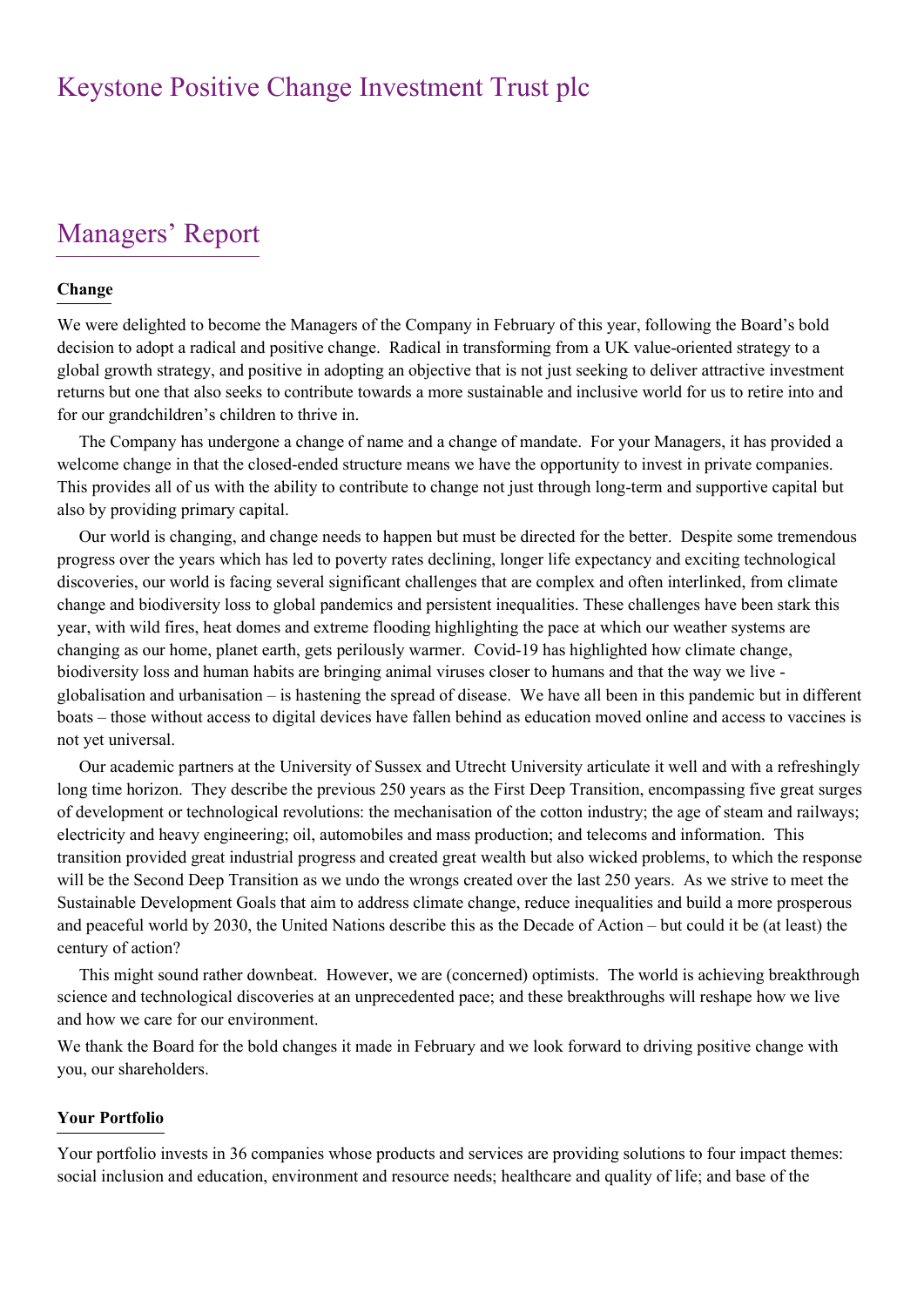pyramid (addressing the basic and aspirational needs of poorer members of society). We invest with a long-term time horizon – at least five years – and would encourage that we are judged over rolling five year periods.

We are delighted to provide you with an update on portfolio activity over the course of the eight months we have been managing the portfolio as a means to introduce you to the companies we invest in on your behalf and some of the exciting areas we are researching.

We need to rapidly decarbonise energy generation. As the world's largest offshore wind farm operator, Ørsted plays an important role in the shift towards more renewable energy sources and is a key contributor to making wind generated energy cost effective through its adoption of larger turbines, its standardisation of the supply chain and innovative ways of maintaining and operating wind farms. Given the long runway for growth and its market leadership, we have added to our position during the period. Renewable energy generation will enable electrification in many industries, the most prominent one currently being transportation. Along with supportive legislation and government funding, Tesla has played an incredibly important role in catalysing action in the traditionally sleepy automotive industry. Sales of pure electric and plug-in hybrid passenger vehicles are on track to double in 2021, taking penetration up to nearly 9% compared to just 3% two years ago and it is worth highlighting the extremes – Norway's electric vehicle ("EV") penetration is circa 75%. Not only has Tesla helped shift an industry into action, it has made terrific operational and financial progress at pace over recent years. It is a great example of how investment returns and positive change are complementary. Last year the company delivered nearly half a million vehicles and has delivered nearly 630,000 so far this year; profitability has improved despite reducing the price of its vehicles; and it established a factory in China in less than ten months. This has been accompanied by tremendous share price appreciation. We like to run our winners to capture the asymmetry inherent in stock markets, but we are also vigilant in testing our hypothesis and Tesla was no exception. Through our most recent analysis we concluded that the probability of Tesla meeting our investment hurdle (we seek companies with scope to double over five years with a significant growth opportunity thereafter) has reduced following share price appreciation. The investment thesis from here is more reliant upon success in less developed and potentially exciting opportunities such as energy storage and autonomous vehicles. As such, we reduced the position during the period.

Batteries are a key enabler of the shift from fossil fuels in transportation (and other industries) and are a key differentiator for automotive manufacturers as they can determine price and performance. We were delighted to have the opportunity to participate in Northvolt's recent private funding round as it embarks on its ambition to become Europe's largest manufacturer of EV batteries and to produce the world's greenest batteries by using renewable energy and recycled raw materials. The company, founded and led by an ex-Tesla engineer, has already secured contracts with several leading automotive manufacturers as it embarks on this ambitious journey. Electrification in the transportation sector is not limited to ground transportation. There is a great deal of investment and innovation going into developing electric flying vehicles (the technical term being electric vertical take-off and landing vehicles, or eVTOLs). Joby Aviation has developed a prototype electric flying taxi which could transform city transportation while reducing emissions, saving commuter time and freeing up more green space. We provided primary capital that will be used to help it commercialise its product.

Over the years we have discussed and researched what a sustainable food system might look like, with a growing appreciation of the complexities around food security, resource degradation and human health. Deere, which is best known for its iconic green tractors, is helping address the challenge of ever more mouths to feed while reducing the environmental implications of farming through its precision agriculture products. For example, its 'see and spray' technology uses cameras, sensors and machine learning to determine what is plant and what is weed and then applies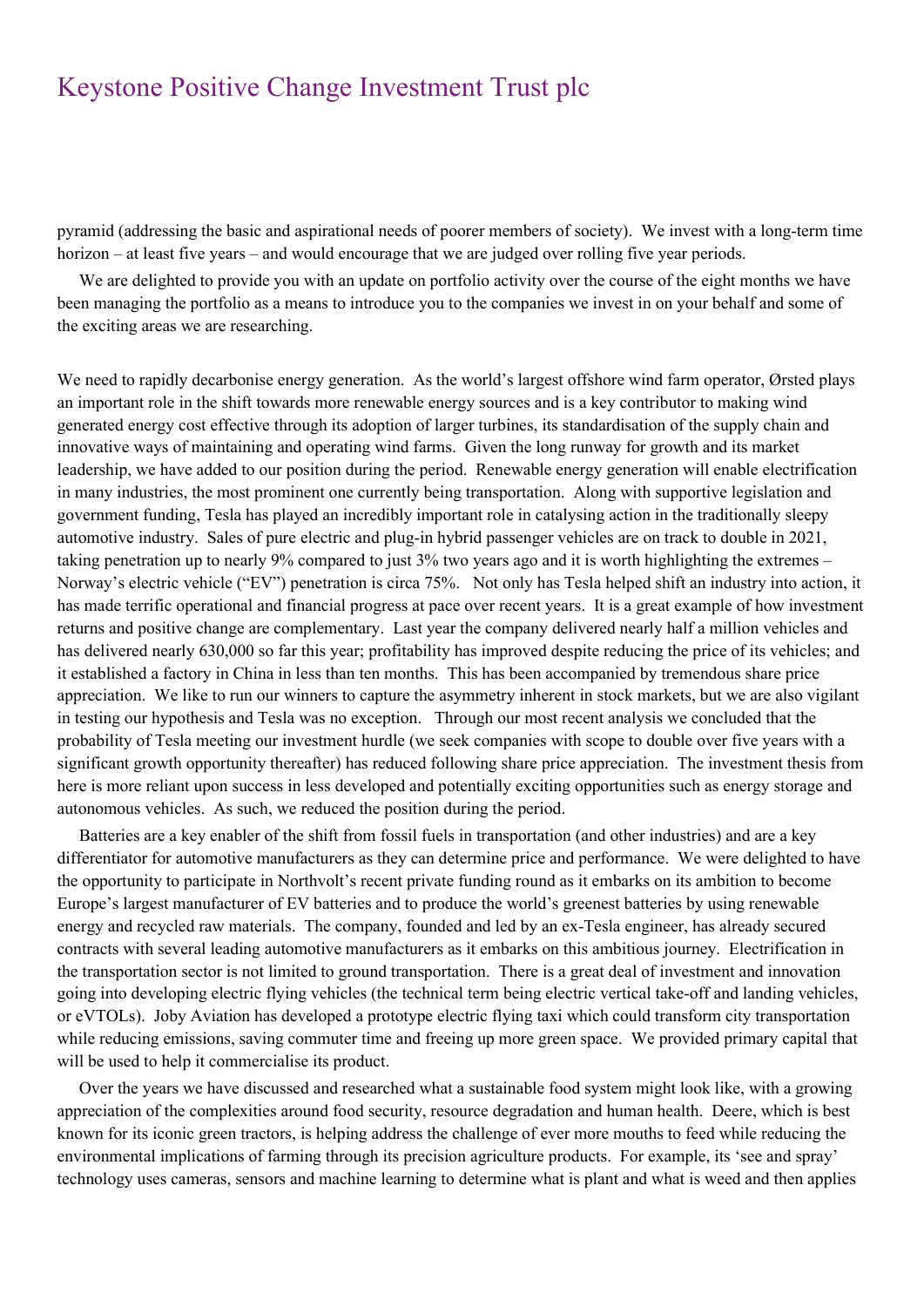herbicides accordingly, both increasing crop yields and reducing the use of herbicides, sometimes by up to 80%. As our conviction in the opportunity in precision agriculture increases, we have added to the holding.

We are living in a material world but the current system is unsustainable – we can't continue on this linear system of extraction, use and disposal, particularly of materials derived from petrochemicals. We need to use better materials and keep goods in the system for longer - we need to move from a linear to a circular economy. Northvolt joined Umicore in the portfolio as a company intent on recycling batteries from EVs (Umicore is already the world's largest recycler of precious metals), so helping us move to a circular system. Spiber is an exciting private Japanese company we recently invested in which uses synthetic biology (applying engineering techniques to biology to make products with desirable properties) to make biodegradable fibres that share the attractive qualities of animal fibres (such as cashmere) or petrochemical based products. It is early days for Spiber, but we are encouraged by its vertically integrated approach, its progress to date in preparing for scaling production and the partnerships it has established which ought to help it commercialise novel fibres that are more sustainable alternatives to the status quo.

Synthetic biology could have broad and profound implications across many industries – we could be on the verge of an industrial revolution, enabled by our deeper understanding of biology and tools that help us read, edit and write DNA. Such tools also have scope to improve our understanding, diagnosis and treatment of diseases. Within our healthcare and quality of life theme we have unearthed some exciting companies such as the recently purchased AbCellera, a single cell screening company helping improve the speed, and potentially the quality, of antibody discovery, thus helping reduce the time and costs associated with developing antibody therapies. It played a key role in the antibody discovery process for Eli Lily's antibody therapy for Covid-19. AbCellera joins a handful of companies in the portfolio which provide tools and services that aid understanding of biology and diseases. Investments that address the healthcare and quality of life impact theme vary – from vaccine provider Moderna (our largest holding) to Peloton, another recent purchase. Through a combination of its content, hardware and brand, Peloton has carved out a unique position in the interactive fitness market and has a huge runway for growth as it strives to reach 100m subscribers. By reducing the friction of keeping fit, Peloton is helping prevent the onset of several conditions such as heart disease and diabetes.

In 1997, Kofi Annan, the former Secretary-General of the United Nations said that 'knowledge is power. Information is liberating. Education is the premise of progress, in every society, in every family'. Finding an education provider that meets both of our objectives has been challenging over the years, so we are delighted to have participated in the IPO of Coursera, an online platform providing a range of educational content from short courses to online degrees. Coursera is unique for appealing to different stakeholders in the education system: learners, academic partners and corporations. Its 87 million registered learners help it attract content (from both academic and corporate partners) which in turn attracts more users. By providing online content, Coursera is helping improve access to learning through lower costs and greater convenience and helping provide relevant qualifications in an ever evolving job market.

PsiQuantum is another private company we have supported by participating in its recent fundraising. PsiQuantum is developing a quantum computer. Quantum computing could be one of the most important innovations of the 21st century as its extreme (unthinkable!) processing power could solve complex challenges from drug development to climate change – it could revolutionise industries and create entirely new ones.

Additions and purchases have been spread across three of our four impact themes with the Base of the Pyramid impact theme remaining challenging to identify companies that meet our dual objectives. We have been researching financial inclusion as a means to improve resilience and create opportunity, along with associated microfinance and remittance companies that could perhaps join existing holdings such as Bank Rakyat Indonesia and Safaricom, a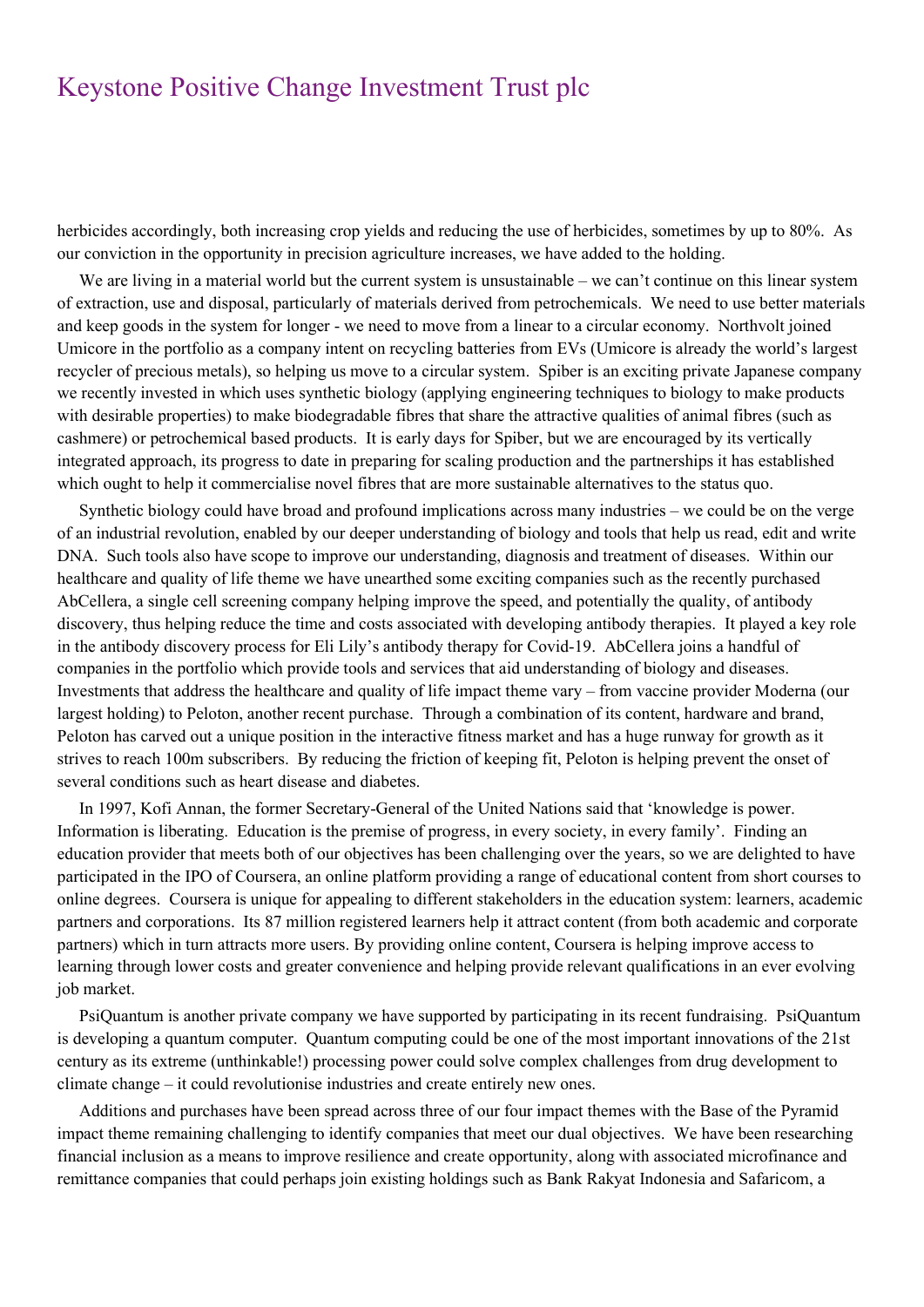Kenyan mobile operator and provider of the M-Pesa payments system, in addressing the needs of those with lower incomes.

In addition to the reduction in Tesla, we sold the positions in Alphabet and Glaukos. Our two objectives are of equal importance so there are no compromises. Our conviction in Alphabet's potential to deliver positive change through providing access to information has largely played out, its 'Other Bets' which could have driven change have underwhelmed and while progress has been made in its business practices in some respects such as its climate commitments and tax, its approach to ethics in Artificial Intelligence ("AI") and monopolistic behaviours are disappointing. In contrast to Alphabet, the reason for selling Glaukos concerned our conviction in the investment case, in particular the competitive environment in novel ways to treat glaucoma. We also reduced the position in M3, which provides online doctors' portals, and NIBE, a leading provider of ground source heat pumps. For both of these companies the valuation had outpaced the fundamentals and so we trimmed the positions to bring them more in line with our level of enthusiasm while putting the proceeds to good use in some of the companies mentioned above.

There are several interesting areas of research and a number of companies mentioned here which might give the impression of high turnover. However, please be reassured that despite it being a rather fruitful period to find new ideas, the turnover of your portfolio remains in line with our long-term investment horizon.

### **The Future**

We don't make any attempts to predict the direction of bond yields or markets. Rather, we try to understand what the next waves of innovation might be and what implications they might have for society and our planet over the next 5, 10 or 25 years. It feels as if we are on the cusp of several waves of innovation and transformation, including the energy transition, electrification, a material revolution, genetics, AI and quantum computing. Each of these waves in isolation are exciting; in combination, they could be incredibly powerful.

Our focus is on identifying the wave makers – the companies driving change and disrupting the status quo – and to play our role in helping the development and scaling of innovative solutions to global challenges by providing long term and supportive capital, something which has sadly become increasingly scarce over the years. By doing so, we step up to our responsibility in steering towards a more sustainable and inclusive future and can identify exceptional businesses that will deliver attractive returns for shareholders. We thank you for joining us on what we believe to be an important and rewarding journey for savers, people and our planet.

Kate Fox Lee Qian 25 November 2021

Past performance is not a guide to future performance.

Total return information is sourced from Baillie Gifford/Refinitiv. See disclaimer at the end of this announcement*.* For a definition of terms used see Glossary of Terms and Alternative Performance Measures at the end of this announcement.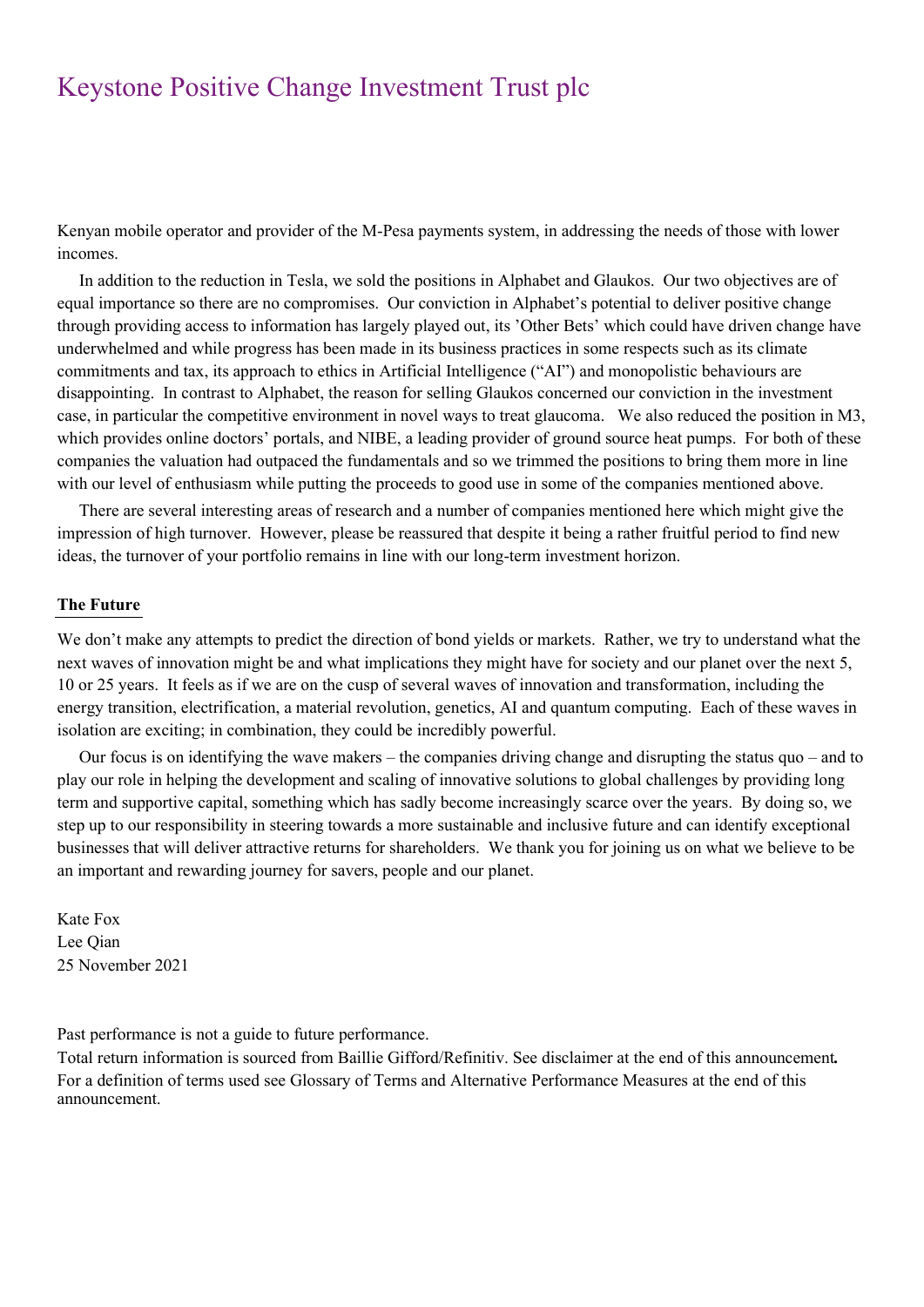# Investing for Positive Change

### **Delivering attractive long-term investment returns**

We aim to deliver attractive investment returns, which we define as meaningful outperformance (by 2% annually net of fees) of the MSCI ACWI over rolling five-year periods.

Our emphasis on growth and competitive advantage means that we expect the delivered returns of the portfolio to come primarily from revenue and profit growth at the companies we hold, rather than from changes in valuation. In broad terms, we look for companies with the potential to double in value over a five year period, while still having significant growth prospects thereafter.

Patience is required to tolerate short-term volatility that we embrace in order to generate superior long-term financial returns. We expect our portfolio of 30-60 listed and private companies to differ significantly from the benchmark index, many of whose major constituents are likely to suffer from precisely the challenges that we outline in our four Impact Themes below, and whose very scale makes it difficult for them to innovate.

While measuring portfolio returns relative to a benchmark index can be a helpful way to monitor the output of our investment process, we do not consider the benchmark when constructing the portfolio**.**

## **Delivering a positive impact**

We look for listed and private companies for whom delivering a positive impact is core to their business; whose products and services represent a significant improvement to the status quo; and who conduct business with honesty and integrity. We look for areas where there is a meaningful, and widely-accepted, opportunity gap between the current situation and the desirable social outcome, and for companies that are proactively narrowing that gap through their business activities. To this end, we have identified four Impact Themes. Similar to financial returns, making a meaningful positive impact requires patience and perseverance. We are not looking for quick fixes, but genuine improvements which often take years, if not decades, of hard work. We believe a period of five to ten years is a useful timeframe for assessing companies' social and environmental contributions. We expect the four Impact Themes to evolve over time, hopefully as challenges are resolved. We review the themes on a regular basis.

## **Impact Themes**

## *Social Inclusion and Education*

Income and wealth inequalities have risen significantly over the past 30 years and now threaten our acceptance of capitalism as a force for good. We look for companies that are building a more inclusive society through business practices or products and services. We also look for companies that are improving the quality or accessibility of education as we believe that the diffusion of skills and knowledge is one of the best tools to reduce inequality.

## *Environment and Resource Needs*

The environmental impact of human activities is increasing, and basic resources such as food and water are becoming scarcer. Throughout history, climate change and famine have repeatedly limited the development of nations. Left unresolved, those problems could jeopardise international relations, destabilise our society and damage our planet. We are looking for companies that are improving our resource efficiency and reducing the environmental impact of our economic activities.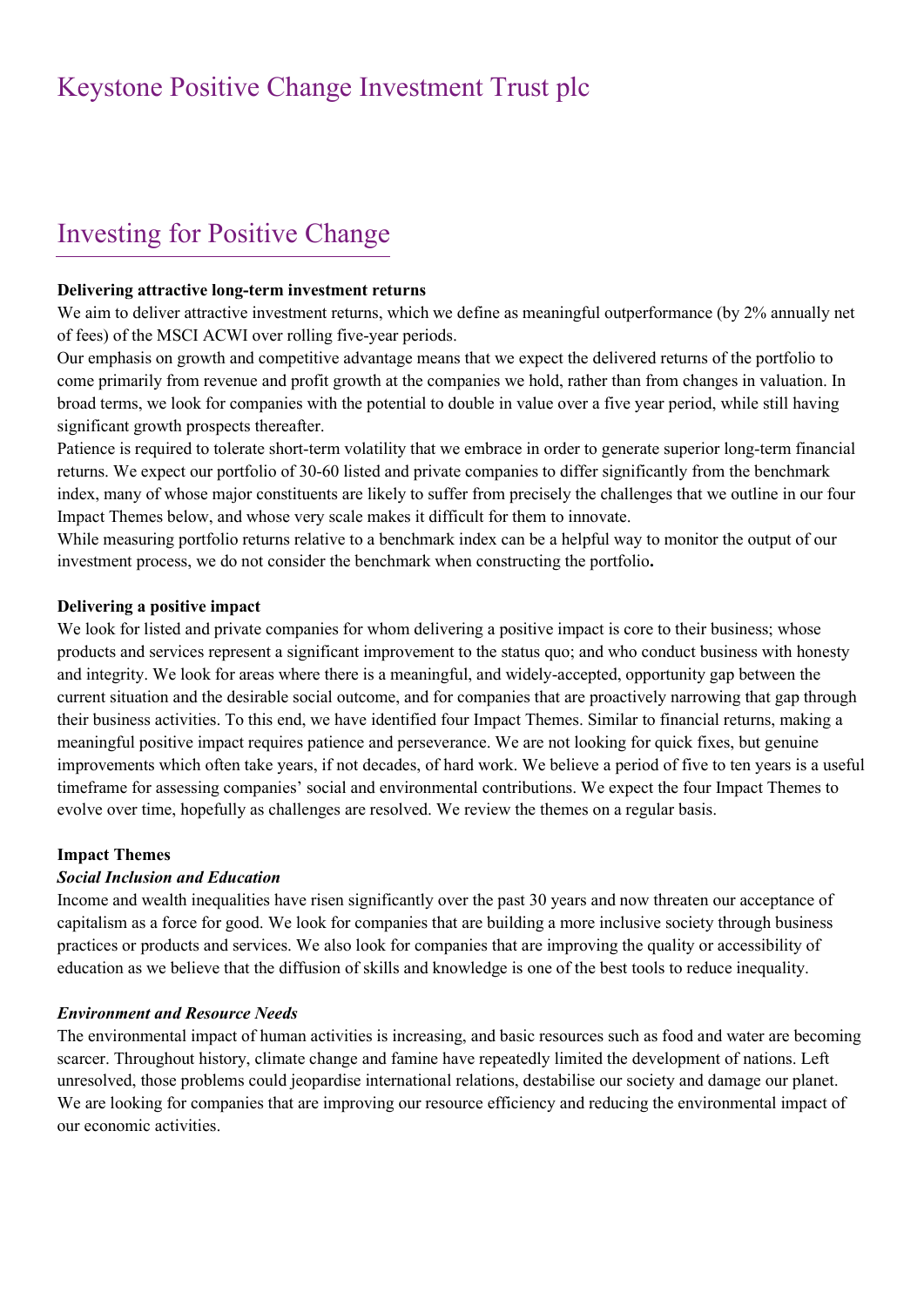## *Healthcare and Quality of Life*

We are living longer but we are not necessarily healthier. We are richer but we are not necessarily happier. The stress of modern life is damaging our physical and mental health. We are searching for companies that are actively improving the quality of life in developed and developing countries.

## *Base of the Pyramid*

Economic growth has led to improvements in living conditions in many parts of the world. However, the fruits of human ingenuity have not filtered down to everyone. We are looking for companies that are addressing the basic and aspirational needs of the billions of people at the bottom of the global income ladder.

## **Investment Process**

Both our objectives are of equal importance. To reflect this, we have established a six-stage process which allows both the impact and investment objectives to be considered equally in the key parts of our process: research, portfolio construction and reporting.

## **1. What we look for – A vast opportunity set for long-term stock pickers**

The universe of companies in which we can invest is vast. We make no attempt to cover the whole universe. Neither do we use quantitative screens to cut it down to a manageable size. Instead, we rely on a clear and consistent set of filters to focus our attention on the relatively small number of businesses that might be of interest to us. These filters flow naturally from our dual objectives, and focus on: (1) the company's potential to address one of our four thematic global challenges; (2) its potential to build a profitably growing business.

## **2. Idea generation – Ideas naturally flow from our dual objectives. Curiosity is key**

We are bottom-up stock pickers who let our curiosity and enthusiasm drive our research agenda. Idea generation takes place throughout the investment process: when we meet companies; through attendance at conferences; during team meetings; and through general reading. Our long-term time horizon, focus on fundamental in-house research and desire to take a different perspective means we use diverse sources of information, from independent research to engaging with academics and industry experts. Sharing a common objective with the rest of our investment colleagues (seeking high quality growth companies), we are fortunate in being able to leverage the intellectual resources of our wider investment department of around a hundred investors, including regional and global teams and sector specialists, and our ESG team.

## **3. Fundamental company research: eight questions – Consistent framework focuses on dual objectives**

Our company analysis consists of two stages: fundamental company research and impact analysis. Our fundamental company research involves an Investment Manager examining eight questions relating to the quality of the business and its growth prospects as well as the impact the company is expected to deliver:

- 1. What change is the company driving?
- 2. What is the scale of the growth opportunity and how might it evolve over time?
- 3. What is required to unlock the opportunity and how quickly can the company capitalise on it?
- 4. What is the competitive edge and how might it develop?
- 5. What attributes of the culture, governance, and management attitude will support or detract from the company's ability to capitalise on the opportunity?
- 6. What are the financial characteristics today and how might they evolve?
- 7. What might the company look like and what might its valuation be in 5 to 10 years?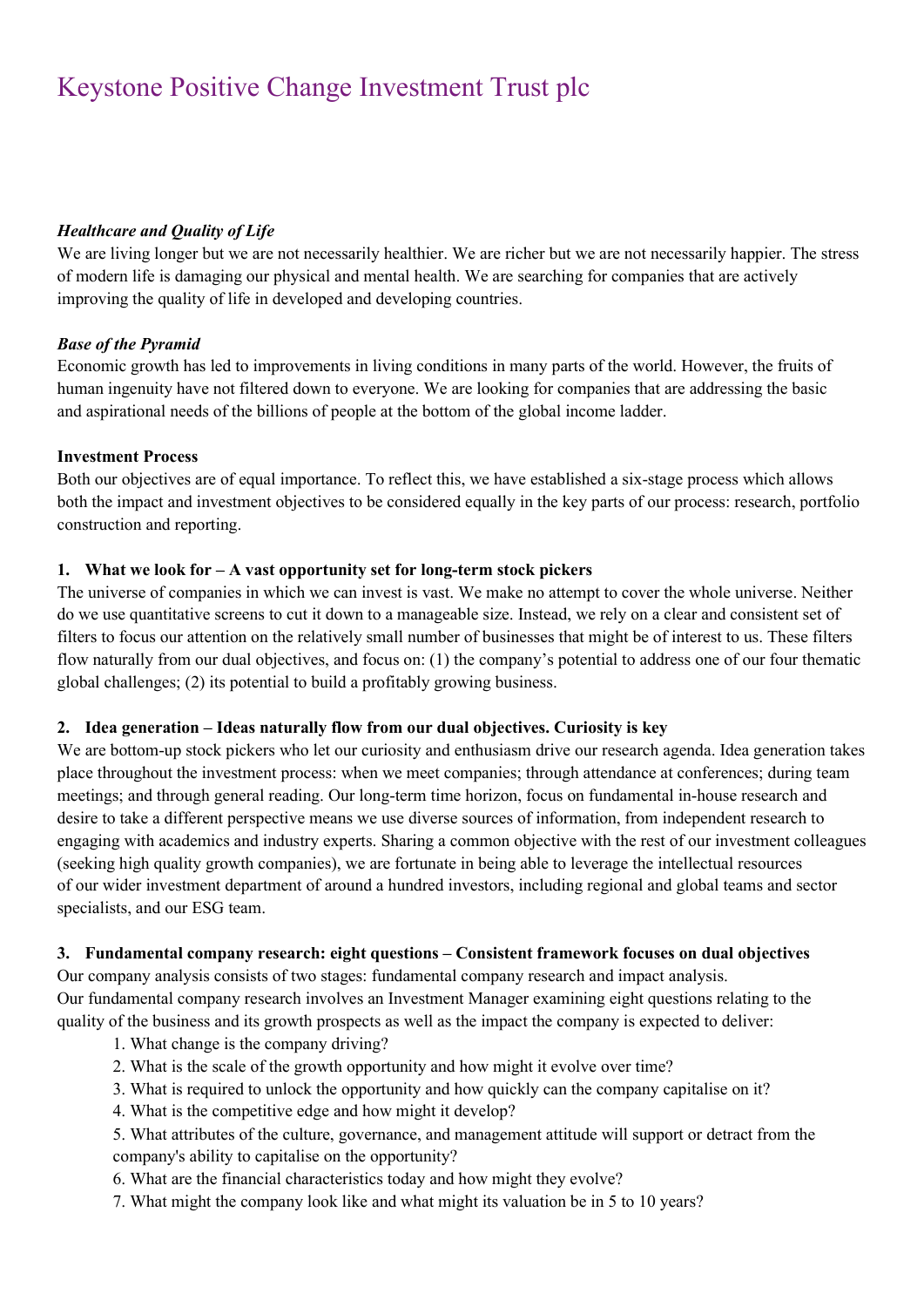8. What will it take to be an outlier?

To assess the growth potential and quality of a business, we consider the company's broad opportunity set, the strength and durability of the competitive advantage, the financial characteristics and management attitudes. To assess the expected impact of a holding, we consider the challenge the company is tackling, its product characteristics and business practices.

Valuation analysis focuses on whether we think the long-term growth prospects of a company are underappreciated. Here, we use a range of measures for valuing companies and remain very much focused on the potential for a business in five years' time. If a company has backing from an Investment Manager, it will be taken forward to the second stage of research: the Impact Analysis.

## **4. Impact analysis – Independent and disciplined**

The second stage of research focuses specifically on the impact potential of a business. This is carried out by one of the Positive Change Teams' Impact Analysts. Analysing impact is complex and can be highly subjective. Our impact analysis is carried out independent of the investment case using a rigorous, qualitative framework that is based upon three factors: Intent; Business Practices; and Product Impact.

This analysis is holistic: we recognise that there is no perfect company and under each of these three factors we also consider areas of controversy, the negative consequences of operations and a company's awareness of those issues. Monitoring and reporting impact is important: as one of our dual objectives it is as important as monitoring and reporting financial performance. The monitoring of impact is ongoing and is interwoven with our monitoring of the investment case for a company. We look at company reports and disclosures and are engaged with management, we monitor significant news, always with a focus on the long term and the key milestones we expect a company to reach in order to deliver impact.

## **5. Portfolio construction – Investment and impact considered in tandem**

The Positive Change team meet regularly to discuss new ideas and the level of conviction in existing holdings. The team's conviction in both the impact and investment potential of a company is taken into consideration when making portfolio decisions and sizing positions. Investment decisions are made by the four decision makers: two Investment Managers: Kate Fox and Lee Qian, and two Senior Impact Analysts: Michelle O'Keeffe and Edward Whitten. Every stock must have the backing of an Investment Manager and at least one Senior Impact Analyst. The group heavily relies on and respects the opinions of team members to help inform individual views. We think this process allows us to harness diverse perspectives while also retaining conviction and accountability of individual decision-making and reducing personal bias.

We are active investors and our portfolio will differ significantly from the benchmark, many of whose major constituents are likely to face headwinds from the challenges we identify. In order for a company to enter our portfolio, it must meet both of our objectives – there are no compromises.

With a long-term investment horizon, portfolio turnover will be low, we expect it to be below 20% per annum over the long term. We will carefully monitor the companies in which we invest through ongoing research and engagement with management teams. It is inevitable that businesses will have setbacks and we are happy to own companies through periods of short-term operational weakness. However, if longer-term concerns develop that are not addressed by management, if we detect a deterioration in the fundamental investment case, for either element of our dual objectives, we will sell a holding.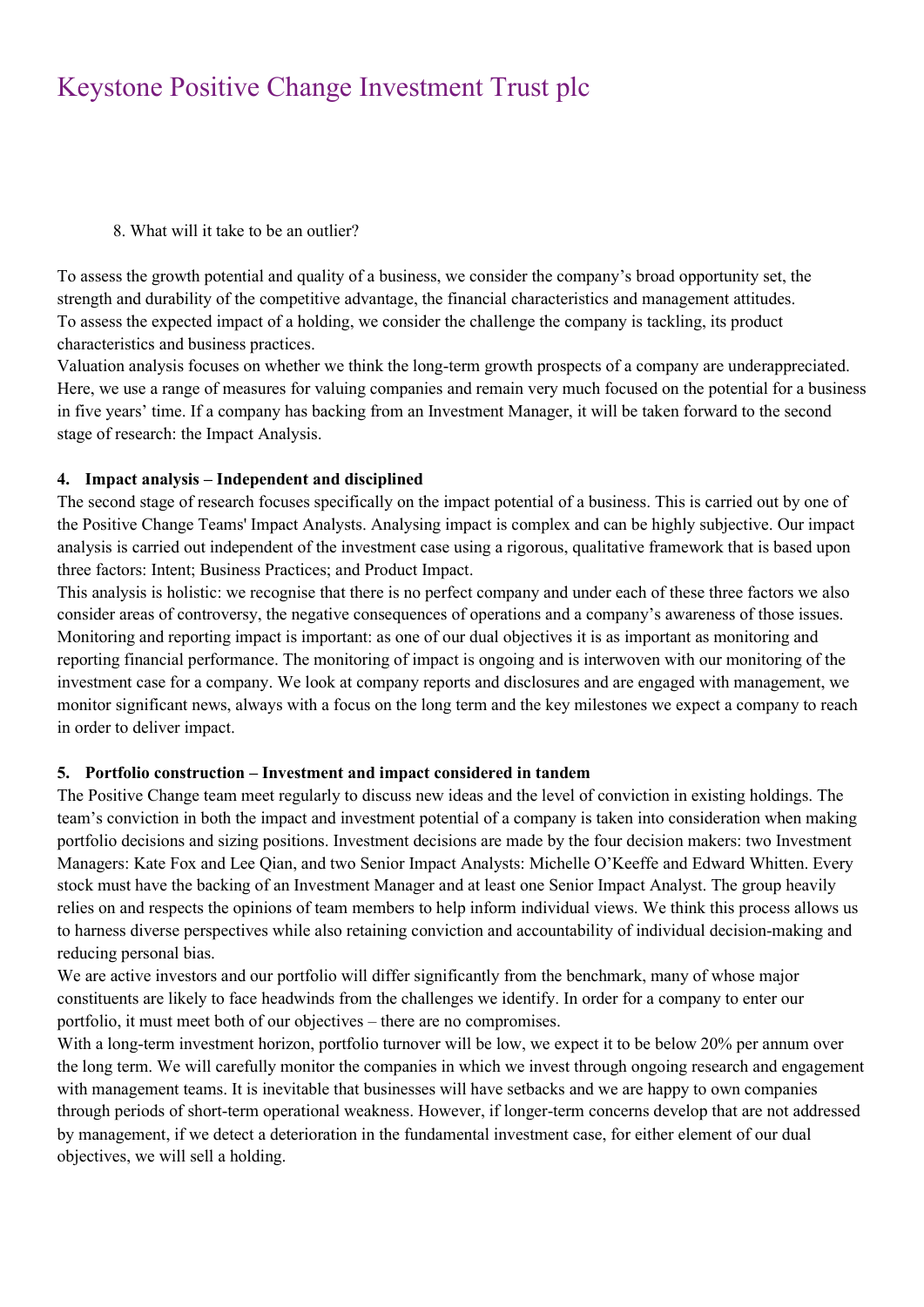## **6. Monitoring, engagement and reporting – Rigorous, ongoing and with a long-term focus**

Once we have taken a holding, we continue to monitor operational performance and progress towards delivering positive change. In doing so we engage with management teams on an ongoing basis.

We report on how the strategy has delivered on both its financial objective and its impact objective. The impact different companies make is not always quantifiable, nor should it be. Furthermore, comparing impact across companies with very different activities is problematic. And, where impact is more easily quantifiable, it is not always measured and disclosed in a uniform way. Despite its challenges, we have developed a robust approach using our in depth knowledge of companies, and we report annually, though we always remain focused on our five-year-plus time horizon.

## *6.1 Company Impact*

Consistent with our bottom-up, fundamental investment approach, we identify bespoke metrics or milestones for each company that will help us monitor its progress in delivering positive change. We represent this impact through 'The Positive Chain', a model which demonstrates how each company is contributing to positive outcomes and impacts through its inputs, activities and outputs.

We depend primarily on company reported data but don't limit ourselves to current levels of disclosure: where there are gaps we will engage with companies and request more information. Company engagement more broadly is ongoing, and we will discuss with management teams both areas where we would like to see improvements as well as areas where companies excel.

## *6.2 Portfolio Contribution to United Nations Sustainable Development goals*

At an overall portfolio level, we also link the product impact for each company to the United Nations' Sustainable Development Goals (UN SDGs). The UN developed the SDGs in 2015 as part of an ambitious programme which aims to end poverty in all forms, to build peaceful and inclusive societies, to protect human rights and promote gender equality, and to ensure the protection of the planet and its natural resources by the end of 2030. With 17 goals split into 169 specific targets covering a broad range of topics, we don't intend for the portfolio to address every single goal. However, mapping the contribution of individual holdings to these goals via the underlying 169 targets allows us to assess the contribution of the portfolio as a whole using an independent framework.

The companies in the portfolio take different approaches and we hope to gain insight into what works best and to share our learnings across holdings. For those companies that report how their business is aligned with the SDGs, we take this into consideration when making the linkage to the goals, but we are selective in order to be as consistent as possible across all holdings.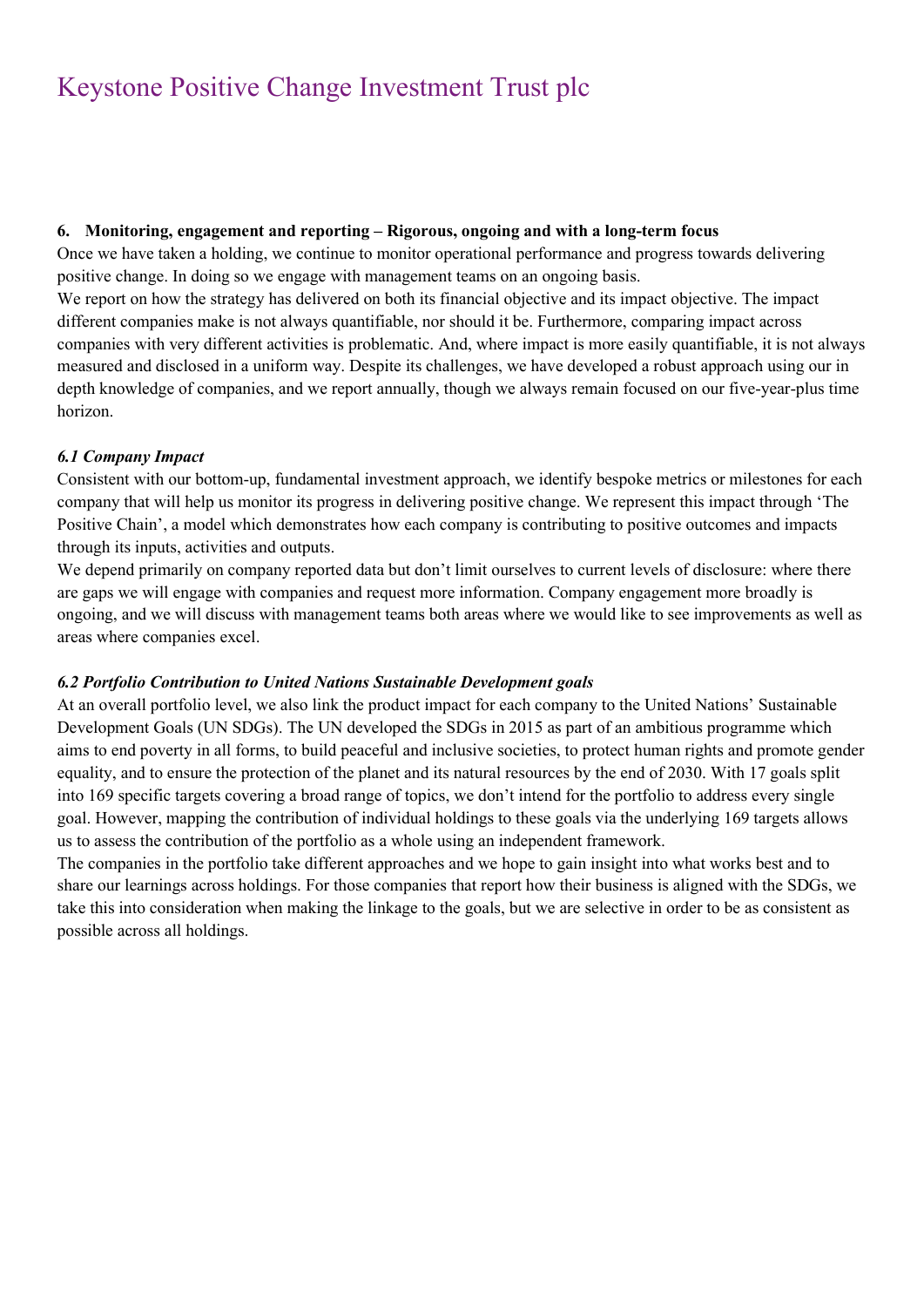# Investment Portfolio by Impact Theme as at 30 September 2021

| Social Inclusion and<br><b>Education</b>                                                                 | Value<br>£'000                                                          | $\%$                                                           | Environment and<br><b>Resource Needs</b>                                                                                                                | Value<br>£'000                                                                                          | $\%$                                                                              | Healthcare and Quality of<br>Life                                                                                                                                                                                                            | Value<br>£'000                                                                                                             | $\%$                                                                                            | Base of the Pyramid                | Value<br>£'000 | %          |
|----------------------------------------------------------------------------------------------------------|-------------------------------------------------------------------------|----------------------------------------------------------------|---------------------------------------------------------------------------------------------------------------------------------------------------------|---------------------------------------------------------------------------------------------------------|-----------------------------------------------------------------------------------|----------------------------------------------------------------------------------------------------------------------------------------------------------------------------------------------------------------------------------------------|----------------------------------------------------------------------------------------------------------------------------|-------------------------------------------------------------------------------------------------|------------------------------------|----------------|------------|
| <b>ASML</b><br><b>TSMC</b><br>MercadoLibre<br>Shopify<br>Coursera<br>Alibaba<br><b>FDM</b><br>PsiQuantum | 16,996<br>11,841<br>11,252<br>5,853<br>3,761<br>3,087<br>2,282<br>1,483 | 7.6<br>5.3<br>5.0<br>2.6<br>1.7<br>$1.4^{\circ}$<br>1.0<br>0.7 | Tesla<br>Umicore<br>NIBE Industrier<br>Deere<br>Ørsted<br>Xylem<br>Novozymes<br>Ecolab<br>Beyond Meat<br>Northvolt AB<br>Spiber<br><b>Joby Aviation</b> | 11,505<br>7,539<br>7,512<br>7,312<br>7,084<br>6,104<br>4.174<br>3.440<br>3,003<br>2,066<br>1,097<br>745 | 5.1<br>3.4<br>3.3<br>3.3<br>3.1<br>2.7<br>1.9<br>. .5<br>1.3<br>0.9<br>0.5<br>0.3 | Moderna<br>Dexcom<br><b>Illumina</b><br>MЗ<br>Alnylam Pharmaceuticals<br>10x Genomics<br>Abiomed<br>Sartorius<br>Chr. Hansen<br>Teladoc<br><b>Discovery Holdings</b><br>Peloton Interactive<br>AbCellera Biologics<br><b>Berkeley Lights</b> | 30,071<br>10,683<br>9,090<br>7,581<br>5,792<br>5,052<br>5,046<br>4,953<br>4,263<br>3,883<br>3,809<br>2,537<br>1,485<br>843 | 13.4<br>4.7<br>4.0<br>3.4<br>2.6<br>2.2<br>2.2<br>2.2<br>1.9<br>1.7<br>1.7<br>1.1<br>0.7<br>0.4 | Safaricom<br>Bank Rakyat Indonesia | 6,588<br>4,652 | 2.9<br>2.1 |
| <b>Total</b>                                                                                             | 56,555                                                                  | 25.3                                                           |                                                                                                                                                         | 61,581                                                                                                  | 27.3                                                                              |                                                                                                                                                                                                                                              | 95,088                                                                                                                     | 42.2                                                                                            |                                    | 11.240         | 5.0        |
|                                                                                                          |                                                                         |                                                                |                                                                                                                                                         |                                                                                                         |                                                                                   |                                                                                                                                                                                                                                              |                                                                                                                            |                                                                                                 | Net liquid assets <sup>t</sup>     | 417            | 0.2        |
|                                                                                                          |                                                                         |                                                                |                                                                                                                                                         |                                                                                                         |                                                                                   |                                                                                                                                                                                                                                              |                                                                                                                            |                                                                                                 | Total assets                       | 224,881        | 100.0      |

† For a definition of terms used, see Glossary of Terms and Alternative Performance Measures at the end of this announcement.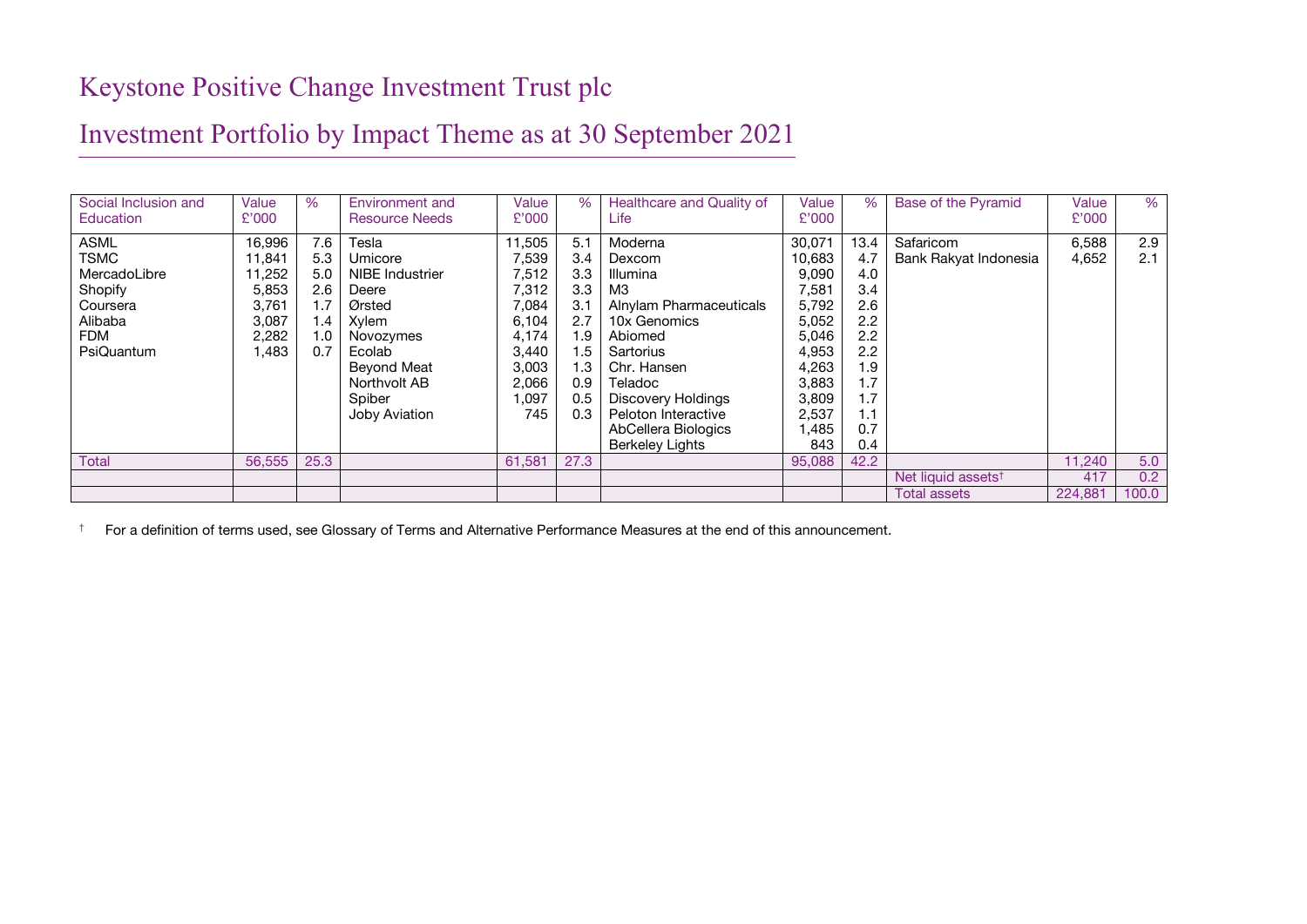# List of Investments at 30 September 2021

|                                   |                                                  |                              | Fair<br>value | % of             | Cumulative           |
|-----------------------------------|--------------------------------------------------|------------------------------|---------------|------------------|----------------------|
| <b>Name</b>                       | <b>Business</b>                                  | Impact<br>theme <sup>*</sup> | £'000         | total<br>assets† | % of total<br>assets |
| Moderna                           | Messenger RNA therapeutics                       | Healthcare                   | 30,071        | 13.4             |                      |
| <b>ASML</b>                       | Supplier to semiconductor industry               | Social                       | 16,996        | 7.6              |                      |
| <b>TSMC</b>                       | Semiconductor manufacturer                       | Social                       | 11,841        | 5.3              |                      |
| Tesla                             |                                                  | Environment                  | 11,505        | 5.1              |                      |
|                                   | Electric cars and renewable energy solutions     |                              | 11,252        | 5.0              |                      |
| MercadoLibre                      | Latin American ecommerce platform and fintech    | Social<br>Healthcare         | 10,683        | 4.7              |                      |
| Dexcom                            | Continuous glucose monitoring                    |                              | 9,090         | 4.0              |                      |
| Illumina                          | Gene sequencing equipment                        | Healthcare                   | 7,581         | 3.4              |                      |
| M <sub>3</sub>                    | Online medical services                          | Healthcare                   | 7,539         | 3.4              |                      |
| Umicore                           | Global materials technology and recycling        | Environment                  | 7,512         | 3.3              | 55.2                 |
| <b>NIBE</b> Industrier            | Sustainable energy solutions                     | Environment                  |               | 3.3              |                      |
| Deere                             | Agricultural equipment                           | Environment                  | 7,312         | 3.1              |                      |
| Ørsted                            | Renewable energy                                 | Environment                  | 7,084         | 2.9              |                      |
| Safaricom                         | Telecommunications and mobile payments           | <b>Base</b>                  | 6,588         |                  |                      |
| Xylem                             | Innovative water solutions                       | Environment                  | 6,104         | 2.7              |                      |
| Shopify                           | Online commerce platform                         | Social                       | 5,853         | 2.6              |                      |
| Alnylam Pharmaceuticals           | Biotechnology                                    | Healthcare                   | 5,792         | 2.6              |                      |
| 10x Genomics                      | Life science technology                          | Healthcare                   | 5,052         | 2.2              |                      |
| Abiomed                           | Medical implant manufacturer                     | Healthcare                   | 5,046         | 2.2              |                      |
| Sartorius                         | Biopharmaceutical and laboratory tooling         | Healthcare                   | 4,953         | 2.2              |                      |
| Bank Rakyat Indonesia             | <b>Bank</b>                                      | Base                         | 4,652         | 2.1              | 81.1                 |
| Chr. Hansen                       | <b>Biological solutions</b>                      | Healthcare                   | 4,263         | 1.9              |                      |
| Novozymes                         | <b>Biological solutions</b>                      | Environment                  | 4,174         | 1.9              |                      |
| Teladoc                           | Healthcare services provider                     | Healthcare                   | 3,883         | 1.7              |                      |
| <b>Discovery Holdings</b>         | Life and health insurance provider               | Healthcare                   | 3,809         | 1.7              |                      |
| Coursera                          | Online learning                                  | Social                       | 3,761         | 1.7              |                      |
| Ecolab                            | Water, hygiene and infection prevention services | Environment                  | 3,440         | 1.5              |                      |
| Alibaba                           | Online retailing and financial services          | Social                       | 3,087         | 1.4              |                      |
| <b>Beyond Meat</b>                | Plant-based meat alternatives                    | Environment                  | 3,003         | 1.3              |                      |
| Peloton Interactive               | Connected home fitness technology                | Healthcare                   | 2,537         | 1.1              |                      |
| <b>FDM</b>                        | IT-focused professional services provider        | Social                       | 2,282         | 1.0              | 96.3                 |
| Northvolt AB <sup>u</sup>         | Battery developer and manufacturer               | Environment                  | 2,066         | 0.9              |                      |
| AbCellera Biologics               | Antibody drug discovery tools                    | Healthcare                   | 1,485         | 0.7              |                      |
| PsiQuantum <sup>1</sup>           | Silicon photonic quantum computing               | Social                       | 1,483         | 0.7              |                      |
| Spiber <sup>1</sup>               | Novel protein biomaterials                       | Environment                  | 1,097         | 0.5              |                      |
| <b>Berkeley Lights</b>            | Life science technology                          | Healthcare                   | 843           | 0.4              |                      |
| <b>Joby Aviation</b>              | Electric aircraft                                | Environment                  | 745           | 0.3              |                      |
| Motif Bio <sup>11</sup>           | Pharmaceuticals and biotechnology                | Legacy                       |               |                  |                      |
| Jaguar Health                     | Pharmaceuticals and biotechnology                | Legacy                       |               |                  |                      |
| <b>Total Equities<sup>t</sup></b> |                                                  |                              | 224,464       | 99.8             | 99.8                 |
| Net Liquid Assetst                |                                                  |                              | 417           | 0.2              |                      |
| <b>Total Assets<sup>t</sup></b>   |                                                  |                              | 224,881       | 100.0            | 100.0                |

\* Abbreviated as follows: Heathcare – Healthcare and Quality of Life; Social – Social Inclusion and Education; Environment – Environment and Resource Needs; Base – Base of the Pyramid. Legacy investments are residual investments from the portfolio transferred from Invesco.

 $\mu$  Denotes unlisted/private company holding.

† For a definition of terms used see Glossary of Terms and Alternative Performance Measures at the end of this announcement.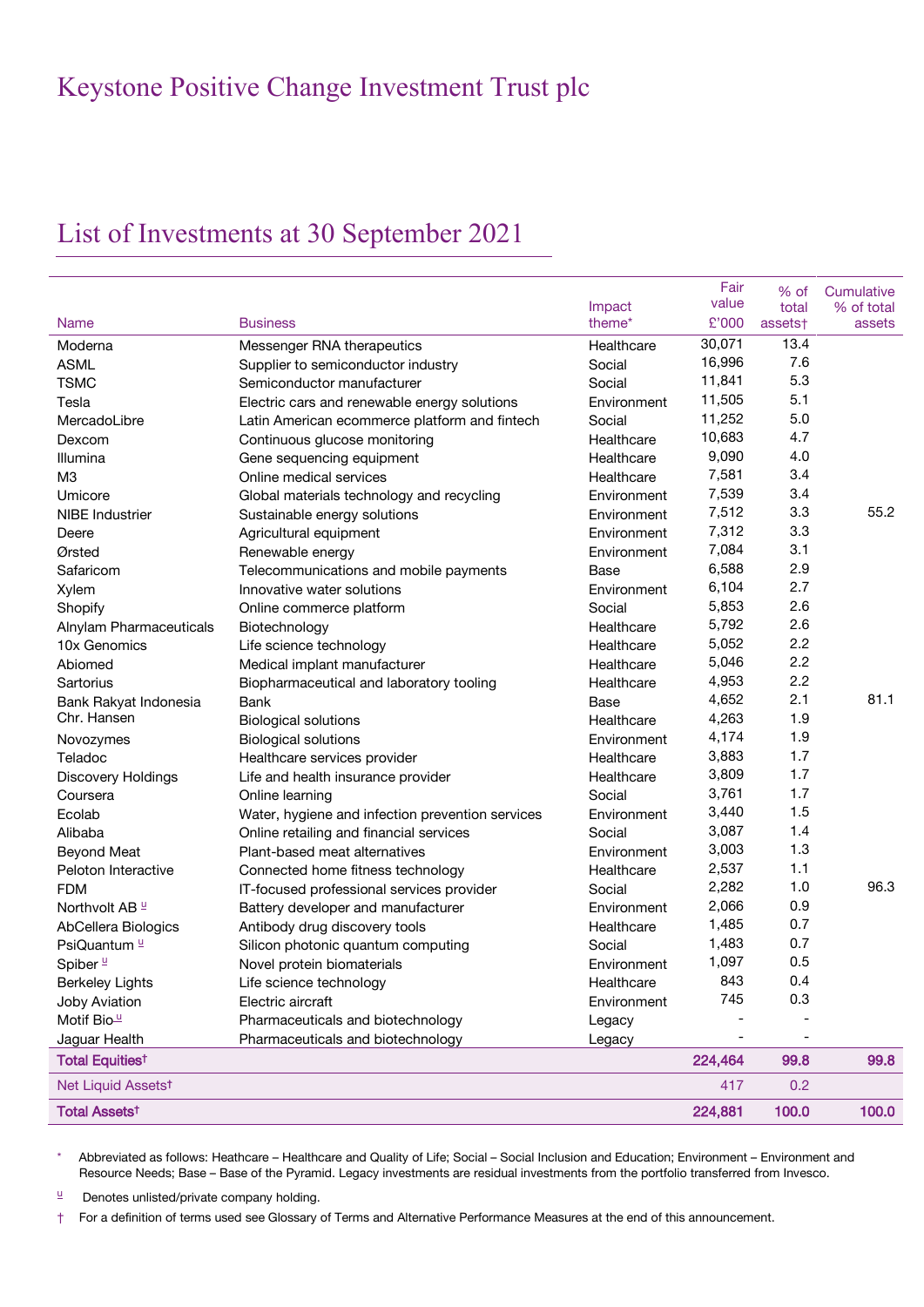## Income statement

|                                                                         |                   | For the year ended | For the year ended |                          |                          |              |
|-------------------------------------------------------------------------|-------------------|--------------------|--------------------|--------------------------|--------------------------|--------------|
|                                                                         |                   | 30 September 2021  |                    | 30 September 2020        |                          |              |
|                                                                         | Revenue           | Capital            | Total              | Revenue                  | Capital                  | <b>Total</b> |
|                                                                         | £'000             | £'000              | £'000              | £'000                    | £'000                    | £'000        |
| Gains/(losses) on investments (note 2)                                  |                   | 30,478             | 30,478             |                          | (40, 377)                | (40, 377)    |
| Currency gains/(losses)                                                 |                   | 859                | 859                | $\overline{\phantom{a}}$ | (473)                    | (473)        |
| Income                                                                  | 2,353             | $\blacksquare$     | 2,353              | 5,848                    | $\overline{\phantom{a}}$ | 5,848        |
| Investment management fee (note 3)                                      | (150)             | (451)              | (601)              | (192)                    | (576)                    | (768)        |
| Other administrative expenses                                           | (427)             | (166)              | (593)              | (453)                    | (133)                    | (586)        |
| Net return before finance costs and taxation                            | 1,776             | 30,720             | 32,496             | 5,203                    | (41, 559)                | (36, 356)    |
| Finance costs of borrowings                                             | (50)              | (111)              | (161)              | (321)                    | (5,795)                  | (6, 116)     |
| Net return on ordinary activities before taxation                       | 1,726             | 30,609             | 32,335             | 4,882                    | (47, 354)                | (42, 472)    |
| Tax on ordinary activities                                              | (121)             | ۰                  | (121)              | (67)                     |                          | (67)         |
| Net return on ordinary activities after taxation                        | 1,605             | 30,609             | 32,214             | 4,815                    | (47, 354)                | (42, 539)    |
| Net return per ordinary share (note 4)                                  | 2.60 <sub>p</sub> | 49.49 <sub>p</sub> | 52.09p             | 7.41 <sub>p</sub>        | (72.87p)                 | (65.46p)     |
| Note:                                                                   |                   |                    |                    |                          |                          |              |
| Dividends per share paid and payable in respect of<br>the year (note 5) | 11.20p            |                    |                    | 11.20p                   |                          |              |

The total column of this statement represents the profit and loss account of the Company. The supplementary revenue and capital columns are prepared under guidance issued by the Association of Investment Companies.

All revenue and capital items in this statement derive from continuing operations.

A Statement of Comprehensive Income is not required as the Company does not have any other comprehensive income and the net return on ordinary activities after taxation is both the profit and total comprehensive income for the year.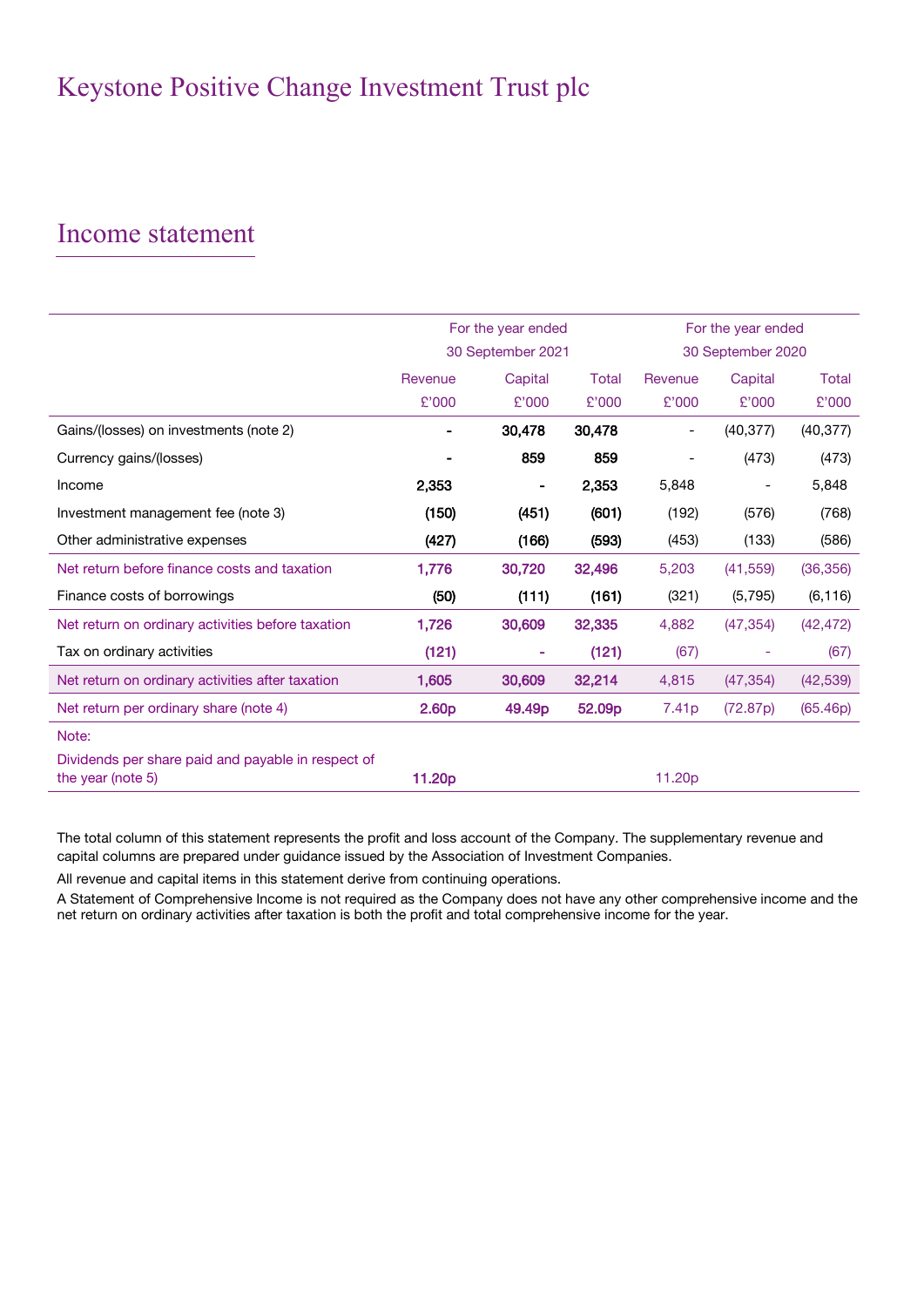# Balance sheet

|                                                                | At 30 September 2021 | At 30 September 2020 |
|----------------------------------------------------------------|----------------------|----------------------|
|                                                                | £'000                | £'000                |
| <b>Fixed assets</b>                                            |                      |                      |
| Investments held at fair value through profit or loss (note 6) | 224,464              | 210,738              |
| <b>Current assets</b>                                          |                      |                      |
| Debtors                                                        | 132                  | 54                   |
| Cash and cash equivalents                                      | 593                  | 620                  |
|                                                                | 725                  | 674                  |
| <b>Creditors</b>                                               |                      |                      |
| Amounts falling due within one year (note 7)                   | (10, 422)            | (20, 837)            |
| Net current liabilities                                        | (9,697)              | (20, 163)            |
| Total assets less current liabilities                          | 214,767              | 190,575              |
| <b>Creditors</b>                                               |                      |                      |
| Amounts falling due after more than one year (note 7)          | (250)                | (250)                |
| Net assets                                                     | 214,517              | 190,325              |
| Capital and reserves                                           |                      |                      |
| Share capital                                                  | 6,760                | 6,760                |
| Share premium account                                          | 3,449                | 3,449                |
| Capital redemption reserve                                     | 466                  | 466                  |
| Capital reserve                                                | 203,842              | 174,808              |
| Revenue reserve                                                |                      | 4,842                |
| Total shareholders' funds                                      | 214,517              | 190,325              |
| Ordinary shares in issue (note 9)                              | 61,846,509           | 64,983,327           |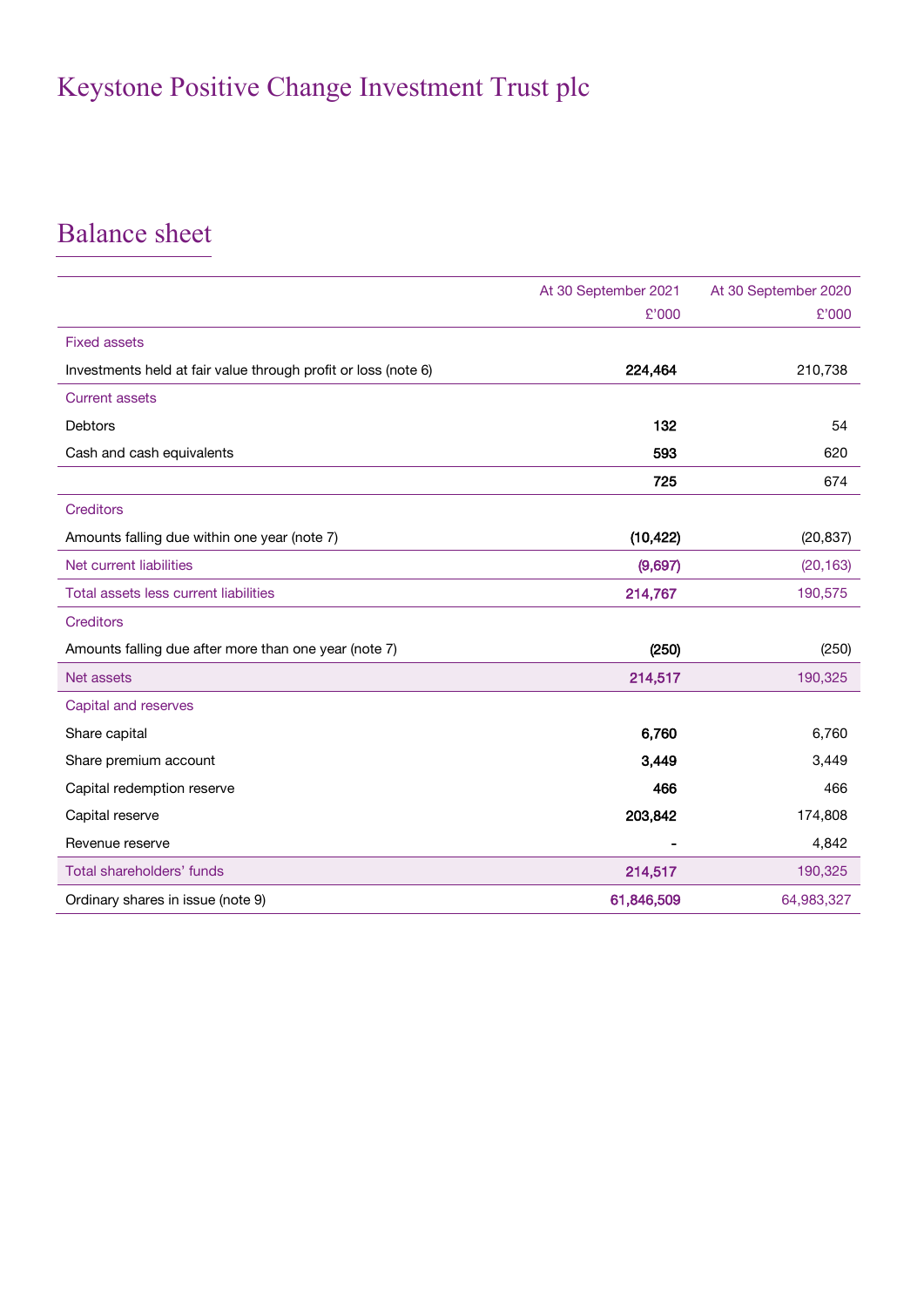# Statement of changes in equity

## For the year ended 30 September 2021

|                                                              |              | <b>Share</b>   | Capital    |          |          |               |
|--------------------------------------------------------------|--------------|----------------|------------|----------|----------|---------------|
|                                                              | <b>Share</b> | premium        | redemption | Capital  | Revenue  | Shareholders' |
|                                                              | capital      | account        | reserve    | reserve  | reserve  | funds         |
|                                                              | £'000        | £'000          | £'000      | £'000    | £'000    | £'000         |
| Shareholders' funds at 1 October 2020                        | 6.760        | 3,449          | 466        | 174,808  | 4,842    | 190,325       |
| Net return on ordinary activities after<br>taxation          |              | $\blacksquare$ | ۰          | 30,609   | 1,605    | 32,214        |
| Ordinary shares bought back and held in<br>treasury (note 9) |              | $\blacksquare$ |            | (1, 100) |          | (1, 100)      |
| Dividends paid during the year (note 5)                      |              | $\blacksquare$ | ۰.         | (475)    | (6, 447) | (6, 922)      |
| Shareholders' funds at 30 September 2021                     | 6.760        | 3,449          | 466        | 203,842  |          | 214,517       |

## For the year ended 30 September 2020

|                                                              | <b>Share</b><br>capital<br>£'000 | <b>Share</b><br>premium<br>account<br>£'000 | Capital<br>redemption<br>reserve<br>£'000 | Capital<br>reserve<br>£'000 | Revenue<br>reserve<br>£'000 | Shareholders'<br>funds<br>£'000 |
|--------------------------------------------------------------|----------------------------------|---------------------------------------------|-------------------------------------------|-----------------------------|-----------------------------|---------------------------------|
| Shareholders' funds at 1 October 2019                        | 6.760                            | 3,449                                       | 466                                       | 239,073                     | 7,858                       | 257.606                         |
| Net return on ordinary activities after<br>taxation          |                                  |                                             |                                           | (47, 354)                   | 4,815                       | (42, 539)                       |
| Ordinary shares bought back and held in<br>treasury (note 9) |                                  | -                                           |                                           | (16, 911)                   |                             | (16, 911)                       |
| Dividends paid during the year (note 5)                      |                                  | $\overline{\phantom{a}}$                    | $\overline{a}$                            |                             | (7, 831)                    | (7, 831)                        |
| Shareholders' funds at 30 September 2020                     | 6.760                            | 3.449                                       | 466                                       | 174.808                     | 4.842                       | 190.325                         |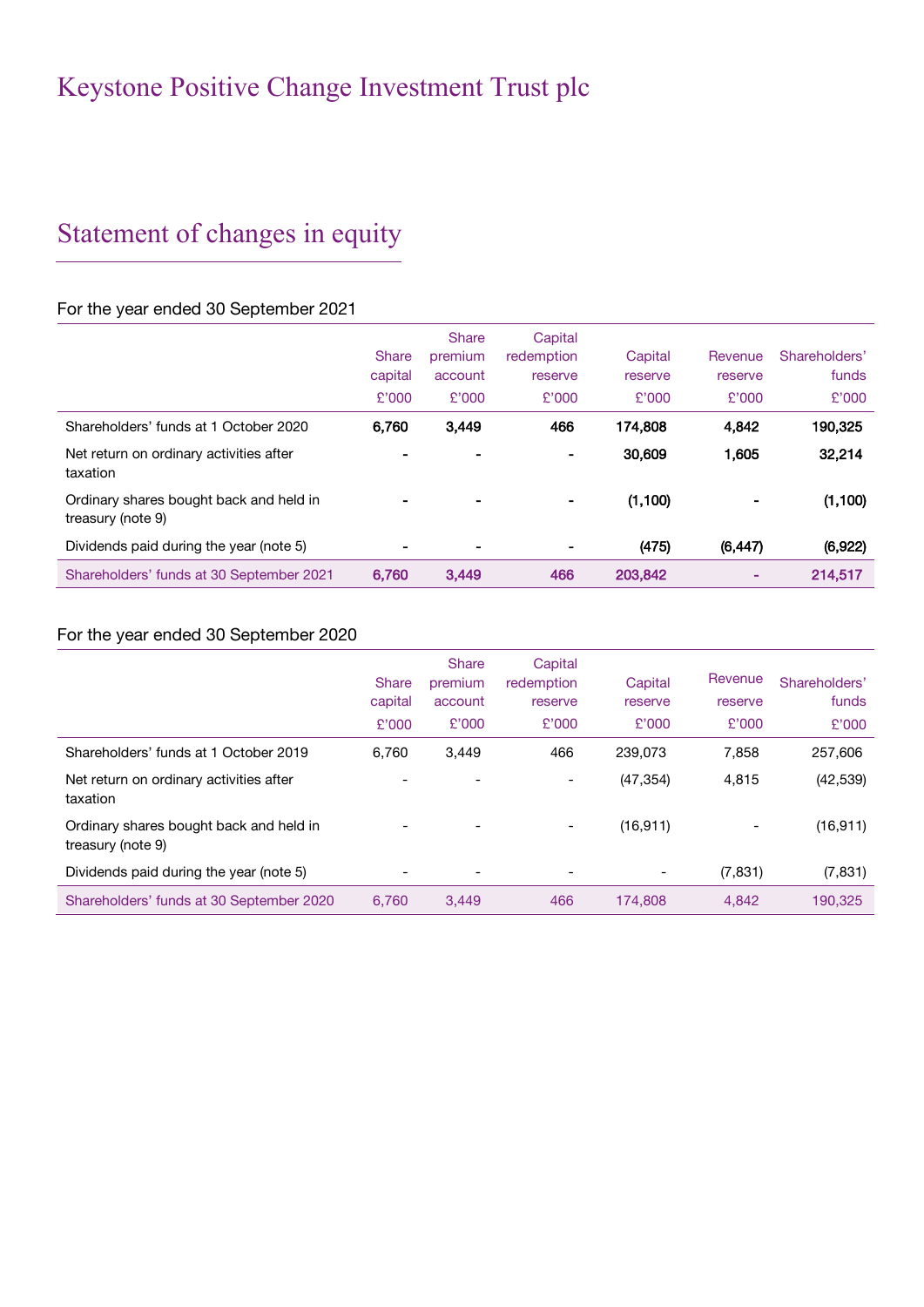# Cash flow statement

|                                                                                           | Year ended 30 September 2021 |           | Year ended 30 September 2020 |           |
|-------------------------------------------------------------------------------------------|------------------------------|-----------|------------------------------|-----------|
|                                                                                           | £'000                        | £'000     | £'000                        | £'000     |
| Cash flows from operating activities                                                      |                              |           |                              |           |
| Net return before finance costs and taxation                                              |                              | 32,496    |                              | (36, 356) |
| Tax on overseas income                                                                    |                              | (111)     |                              | (67)      |
| Adjustments for:                                                                          |                              |           |                              |           |
| Purchases of investments                                                                  | (360, 107)                   |           | (84,580)                     |           |
| Sale of investments                                                                       | 376,529                      |           | 101,538                      |           |
|                                                                                           |                              | 16,422    |                              | 16,958    |
| Scrip dividends                                                                           |                              |           |                              | (217)     |
| (Gains)/losses on investments held at fair value                                          |                              | (30, 478) |                              | 40,377    |
| Movement in unrealised currency gains and losses                                          |                              | (183)     |                              | 377       |
| (Increase)/decrease in debtors                                                            |                              | (88)      |                              | 484       |
| (Decrease)/increase in creditors                                                          |                              | (89)      |                              | 46        |
| Net cash inflow from operating activities                                                 |                              | 17,969    |                              | 21,602    |
| Cash flow from financing activities                                                       |                              |           |                              |           |
| Interest and facility fee paid on bank facility and overdraft                             | (150)                        |           | (111)                        |           |
| Interest paid on debenture and bonds                                                      |                              |           | (1,668)                      |           |
| Preference dividends paid                                                                 | (12)                         |           | (12)                         |           |
| Bank facility (repaid)/drawn down and overdraft repaid                                    | (9,833)                      |           | 19,180                       |           |
| Redemption of debenture and bonds                                                         |                              |           | (36, 836)                    |           |
| Shares bought back and held in treasury                                                   | (1, 100)                     |           | (16, 911)                    |           |
| Net equity dividends paid                                                                 | (6,922)                      |           | (7, 831)                     |           |
| Net cash outflow from financing activities                                                |                              | (18,017)  |                              | (44, 189) |
| Net decrease in cash and cash equivalents                                                 |                              | (48)      |                              | (22, 587) |
| Exchange movements                                                                        |                              | 21        |                              |           |
| Repayment of overdraft                                                                    |                              | 650       |                              |           |
| Cash and cash equivalents at start of the year                                            |                              | (30)      |                              | 22,557    |
| Cash and cash equivalents at the end of the year                                          |                              | 593       |                              | (30)      |
| Reconciliation of cash and cash equivalents to the<br><b>Balance Sheet is as follows:</b> |                              |           |                              |           |
| Cash held at custodian                                                                    |                              | 593       |                              | 620       |
| Bank overdraft                                                                            |                              |           |                              | (650)     |
| Cash and cash equivalents                                                                 |                              | 593       |                              | (30)      |
| Cash flows from operating activities includes:                                            |                              |           |                              |           |
| Dividends received                                                                        |                              | 2,298     |                              | 5,723     |
| Interest received                                                                         |                              |           |                              | 1         |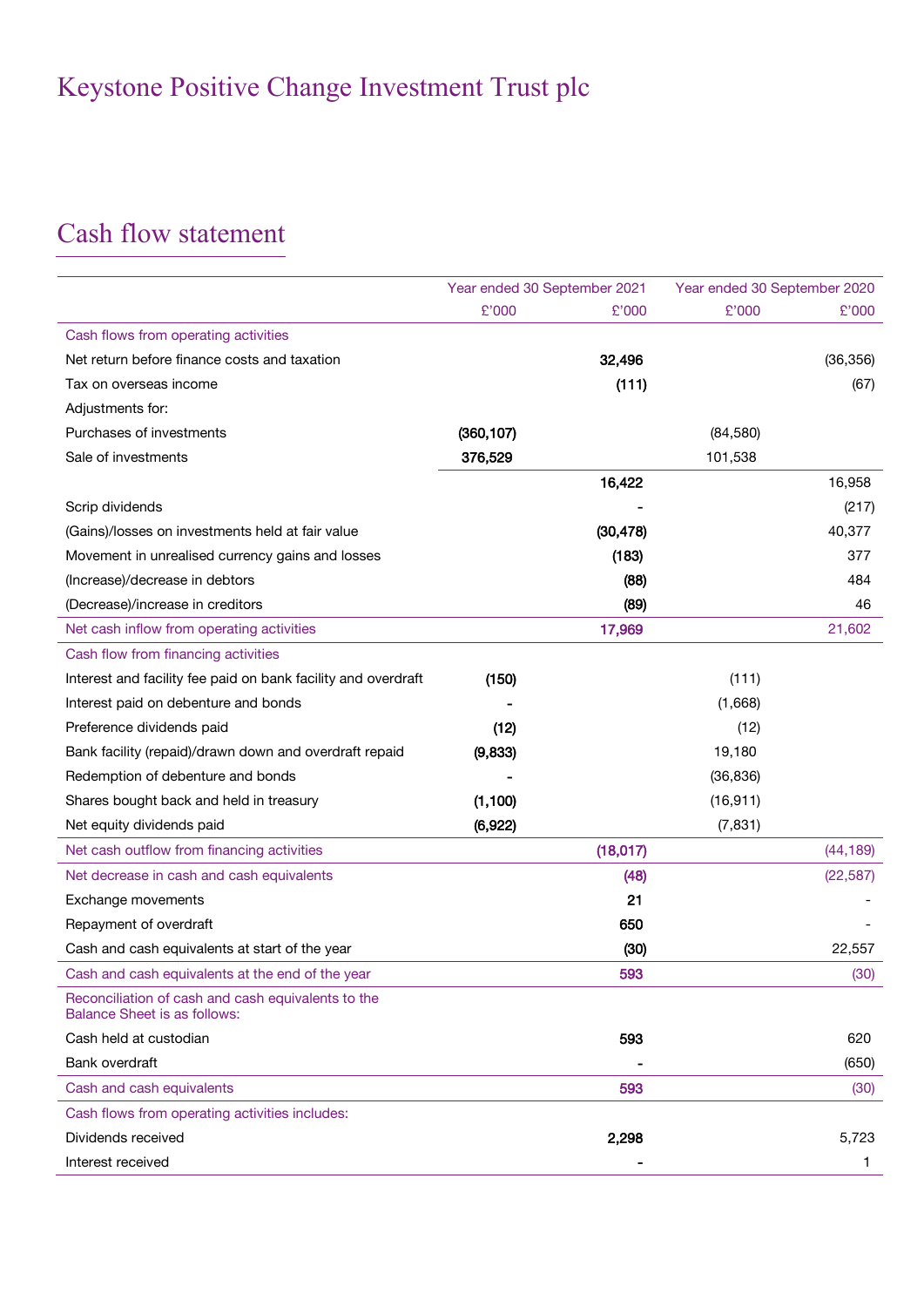# Notes to the financial statements

1. The Financial Statements for the year to 30 September 2021 have been prepared in accordance with FRS 102, 'The Financial Reporting Standard applicable in the UK and Republic of Ireland' and on the basis of the accounting policies set out in the Annual Report and Financial Statements which are unchanged from the prior year and have been applied consistently.

| Gains on investments:                 | 2021   | 2020      |
|---------------------------------------|--------|-----------|
|                                       | £'000  | £'000     |
| Realised gains/(losses) on sales      | 4.060  | (22,005)  |
| Changes in investment holding gains   | 26.418 | (18, 372) |
| Total gains on investments and losses | 30,478 | (40, 377) |

3. Baillie Gifford & Co Limited, a wholly owned subsidiary of Baillie Gifford & Co, was appointed by the Company as its Alternative Investment Fund Manager and Company Secretary with effect from 11 February 2021. Baillie Gifford & Co Limited has delegated the portfolio management services to Baillie Gifford & Co. The annual management fee is 0.70% on the first £100 million of market capitalisation, 0.65% on the next £150 million of market capitalisation and 0.55% on the remaining market capitalisation. Management fees are calculated and payable on a quarterly basis, based on market capitalisation, which is calculated using middle market quotations derived from the Stock Exchange Daily Official List and the weighted average number of shares in issue during the quarter. Baillie Gifford & Co Limited have waived the first six months' fee following the transfer of the mandate from Invesco. Invesco Fund Managers Limited received a management fee in respect of each of the quarterly periods ending on 31 March, 30 June, 30 September and 31 December each year of 0.1125% calculated on the average value of the market capitalisation of the Company's shares for the ten business days ending on the relevant quarter end date. The final fee payable by the Company to Invesco Fund Managers Limited was for the period from 1 January to 7 March 2021.

| Net Return per Ordinary Share<br>4. | 2021               | 2020              |
|-------------------------------------|--------------------|-------------------|
| Revenue return                      | 2.60 <sub>D</sub>  | 7.41 <sub>p</sub> |
| Capital return                      | 49.49 <sub>D</sub> | (72.87p)          |
| Total return                        | 52.09 <sub>p</sub> | (65.46p)          |

Revenue return per ordinary share is based on the net revenue return on ordinary activities after taxation of £1,605,000 (2020 – £4,815,000) and on 61,846,509 (2020 – 64,983,327) ordinary shares of 10p, being the weighted average number of ordinary shares in issue during the year.

Capital return per ordinary share is based on the net capital gain for the financial year of £30,609,000 (2020 – loss of £47,354,000) and on 61,846,509 (2020 – 64,983,327) ordinary shares, being the weighted average number of ordinary shares in issue during the year.

There are no dilutive or potentially dilutive shares in issue.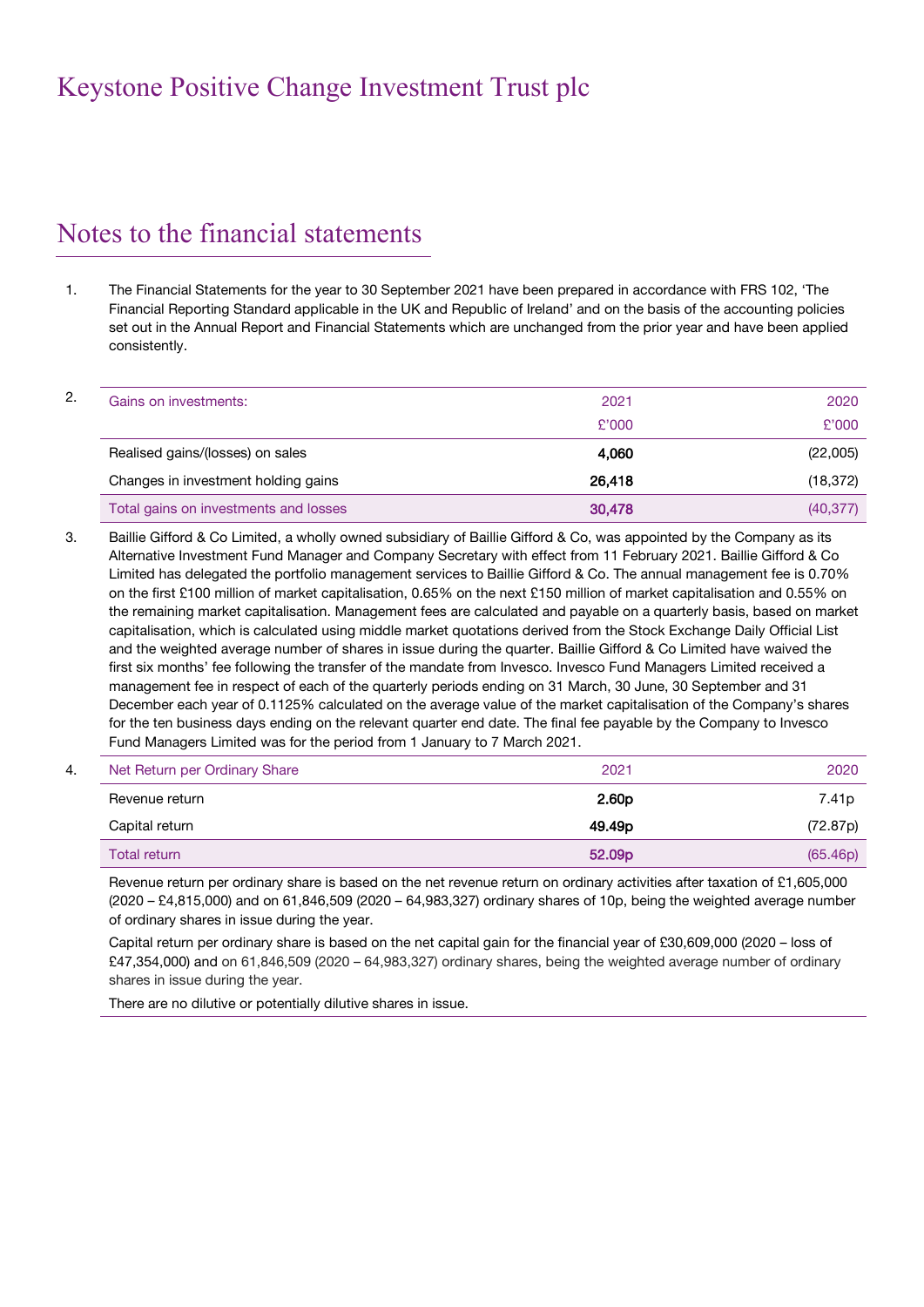# Notes to the financial statements (ctd)

| <b>Ordinary Dividends</b>                                        | 2021  | 2021           | 2020     | 2020  |
|------------------------------------------------------------------|-------|----------------|----------|-------|
|                                                                  | р     | £'000          | D        | £'000 |
| Amounts recognised as distributions in the year:                 |       |                |          |       |
| Fourth interim dividend in lieu of a final dividend (prior year) | 4.00  | 2,473          | $4.00*$  | 2,704 |
| Special dividend (prior year)                                    |       | $\blacksquare$ | $0.734*$ | 496   |
| First interim dividend                                           | 2.40  | 1,483          | 2.40     | 1,592 |
| Second interim dividend                                          | 2.40  | 1,483          | 2.40     | 1,537 |
| Third interim dividend                                           | 2.40  | 1.483          | 2.40     | 1,502 |
|                                                                  | 11.20 | 6.922          | 11.934   | 7.831 |

\* Restated following the sub-division of each existing ordinary share of 50p into five ordinary shares of 10p each on 13 February 2020.

We also set out below the total dividends paid and proposed in respect of the financial year, which is the basis on which the requirements of section 1158 of the Corporation Tax Act 2010 are considered. The revenue available for distribution by way of dividend for the year is £1,605,000 (2020 - £4,915,000).

|                                                            | 2021  | 2021  | 2020  | 2020  |
|------------------------------------------------------------|-------|-------|-------|-------|
|                                                            | p     | £'000 | p     | £'000 |
| Amounts paid and payable in respect of the financial year: |       |       |       |       |
| First interim dividend                                     | 2.40  | 1,483 | 2.40  | 1,592 |
| Second interim dividend                                    | 2.40  | 1,483 | 2.40  | 1,537 |
| Third interim dividend                                     | 2.40  | 1,483 | 2.40  | 1,502 |
| Fourth interim dividend                                    | 4.00  | 2.473 | 4.00  | 2,473 |
| Total                                                      | 11.20 | 6,922 | 11.20 | 7,104 |

6. As at 30 September 2021 Level 1 £'000 Level 2 £'000 Level 3 £'000 Total £'000 Listed equities 219,818 - - 219,818 Unlisted equities - - 4,646 4,646 Total financial asset investments **219,818** - 224,464 224,464

| As at 30 September 2020           | Level 1<br>£'000 | Level 2<br>£'000         | Level 3<br>£'000         | Total<br>£'000 |
|-----------------------------------|------------------|--------------------------|--------------------------|----------------|
| Listed equities                   | 210,713          | $\overline{\phantom{a}}$ | $\overline{\phantom{0}}$ | 210,713        |
| Unlisted equities                 | ۰                | $\overline{\phantom{0}}$ | 25                       | 25             |
| Total financial asset investments | 210,713          | -                        | 25                       | 210,738        |

Investments in securities are financial assets held at fair value through profit or loss. In accordance with Financial Reporting Standard 102, the preceding tables provide an analysis of these investments based on the fair value hierarchy described below, which reflects the reliability and significance of the information used to measure their fair value.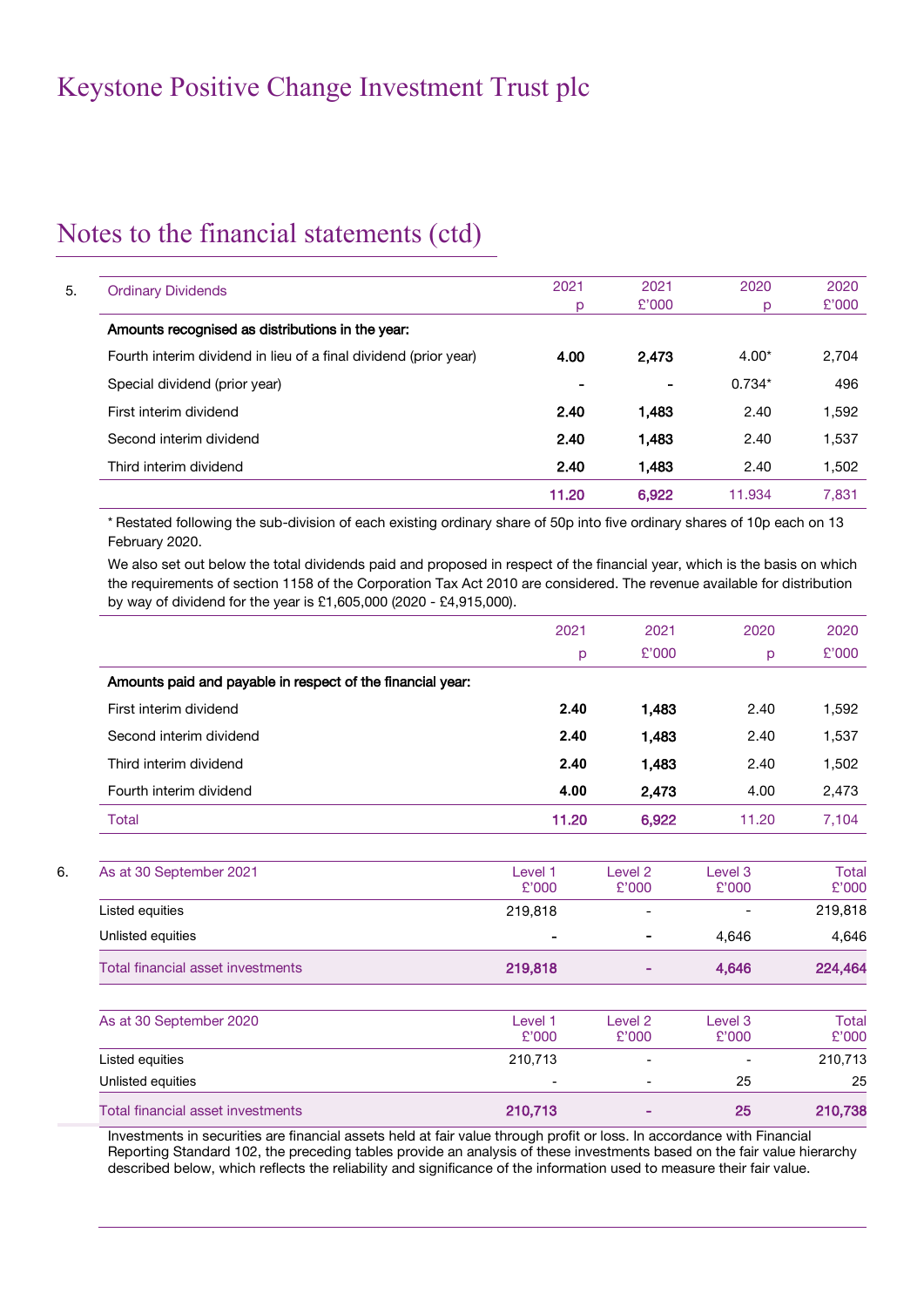### Fair Value Hierarchy

The fair value hierarchy used to analyse the basis on which the fair values of financial instruments held at fair value through the profit and loss account are measured is described below. Fair value measurements are categorised on the basis of the lowest level input that is significant to the fair value measurement.

Level 1 – using unadjusted quoted prices for identical instruments in an active market;

Level 2 – using inputs, other than quoted prices included within Level 1, that are directly or indirectly observable (based on market data); and

Level 3 – using inputs that are unobservable (for which market data is unavailable).

The Company's unlisted investments at 30 September 2021 were valued using a variety of techniques. These include using comparable company multiples, net asset values, assessment of comparable company performance and assessment of milestone achievement at the investee companies. The determinations of fair value included assumptions that the trading multiples and comparable companies chosen for the multiples approach provide a reasonable basis for the determination of fair value. Valuations are cross-checked for reasonableness to alternative multiples-based approaches or benchmark index movements as appropriate. In some cases the latest dealing price is considered to be the most appropriate valuation basis, but only following assessment using the techniques described above.

7. Creditors falling due within one year include drawings under the following borrowing facilities:

### Borrowing facilities

At 30 September 2021 the Company had a 3 year £25 million multi-currency unsecured floating rate revolving facility with Royal Bank of Scotland International, which expires on 31 August 2024.

### At 30 September 2021 drawings were as follows:

Royal Bank of Scotland International: US\$6.9 million at an interest rate of 1.25% over SOFR and £5 million at an interest rate of 1.25% over SONIA, both maturing in December 2021 (2020 – £19.2 million at an interest rate of 0.67323% drawn under a facility with Bank of New York Mellon).

The main covenants relating to the above loans are that total borrowings shall not exceed 25% of the Company's adjusted portfolio value and the Company's minimum adjusted portfolio value shall be £100 million.

There were no breaches of loan covenants during the year.

| Par, Book and Market Value of<br><b>Borrowings</b> | 2021<br>Par value<br>£'000 | 2021<br>Book value<br>£'000 | 2021<br><b>Market</b><br>value<br>£'000 | 2020<br>Par<br>value<br>£'000 | 2020<br>Book value<br>£'000 | 2020<br><b>Market</b><br>value<br>£'000 |
|----------------------------------------------------|----------------------------|-----------------------------|-----------------------------------------|-------------------------------|-----------------------------|-----------------------------------------|
| Bank loans due within one year                     | 10,114                     | 10.114                      | 10.114                                  | 19.180                        | 19.180                      | 19,180                                  |
| 5% cumulative preference shares                    | 250                        | 250                         | 248                                     | 250                           | 250                         | 246                                     |
|                                                    | 10.364                     | 10.364                      | 10,362                                  | 19,430                        | 19.430                      | 19.426                                  |

### 8. Shareholders' Funds per ordinary share 2021 2020 2021 2020

| Shareholders' funds                                | £214.517.000       | £190.325.000 |
|----------------------------------------------------|--------------------|--------------|
| Number of ordinary shares in issue at the year end | 61,815,632         | 62,239,367   |
| Shareholders' funds per ordinary share             | 347.0 <sub>p</sub> | 305.8p       |

The shareholders' funds figures above have been calculated after deducting borrowings at book value, in accordance with the provisions of FRS 102. For the current and prior year, the difference between borrowings at book value, borrowings at par and borrowings at market value is negligible (see note 7 above) and no reconciliation between NAV at book/par value and NAV at market/fair value is provided, as the NAV per share is the same on both bases.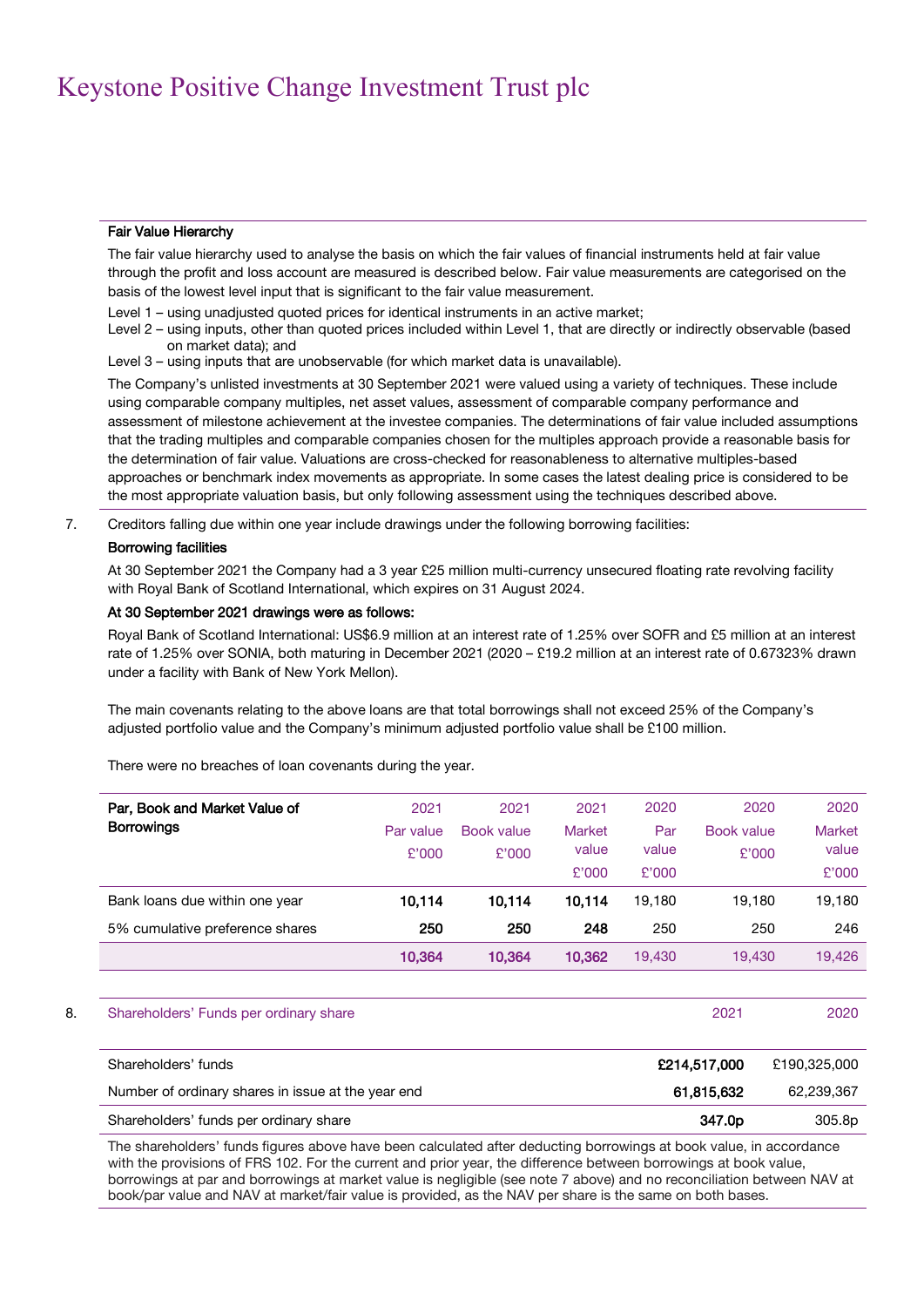- 9. In the year to 30 September 2021, the Company issued no ordinary shares. 423,735 shares were bought back during the year over 14 separate occasions at an average price of 257.8p (2020 – 5,354,628) and held in treasury for subsequent re-issue or cancellation. At 30 September 2021 the Company had authority to buy back 9,266,163 ordinary shares and to allot or sell from treasury 6,181,563 ordinary shares without application of pre-emption rights. Under the provisions of the Company's Articles of Association share buy-backs are funded from the capital reserve.
- 10. The purchases and sales proceeds figures above include transaction costs of £137,000 (2020 £323,000) and £226,000 (2020 – £56,000) respectively. The Company received £376,529,000 (2020 – £101,392,000) from investments sold during the year. The book cost of these investments when they were purchased was £372,693,000 (2020 – £123,397,000). These investments have been revalued over time and, until they were sold, any unrealised gains/losses were included in the fair value of the investments. Of the realised gains on sales of investments during the year of £4,060,000 (2020 – loss of £22,005,000), a net loss of £152,000 was included in investment holding losses at the previous year end.
- 11. The financial information set out above does not constitute the Company's statutory accounts for the years ended 30 September 2021 or 2020 but is derived from those accounts. Statutory accounts for 2020 have been delivered to the Registrar of Companies and those for 2021 will be delivered in due course. The auditor has reported on these accounts; the reports were (i) unqualified, (ii) did not include a reference to any matters to which the auditor drew attention by way of emphasis without qualifying their report, and (iii) did not contain a statement under section 498 (2) or (3) of the Companies Act 2006.

### 12. Related Parties and Transactions with the Managers

The Directors' fees and shareholdings are detailed in the Directors' Remuneration Report on pages 36 and 37 of the Annual Report and Financial Statements. No Director has a contract of service with the Company. During the year no Director was interested in any contract or other matter requiring disclosure under section 412 of the Companies Act 2006.

Baillie Gifford & Co Limited has been appointed as the Company's Alternative Investment Fund Manager ('AIFM') and Company Secretaries. Details of the terms of the Investment Management Agreement are set out on page 26 of the Annual Report and Financial Statements and details of the fees during the year and the balances outstanding at the year end are shown in notes 3 and 11 of the Annual Report and Financial Statements respectively.

- 13. The Report and Accounts will be available on the Managers' website keystonepostivechange.com<sup>‡</sup> on or around 10 December 2021.
- ‡ Neither the contents of the Managers' website nor the contents of any website accessible from hyperlinks on the Managers' website (or any other website) is incorporated into, or forms part of, this announcement.

None of the views expressed in this document should be construed as advice to buy or sell a particular investment.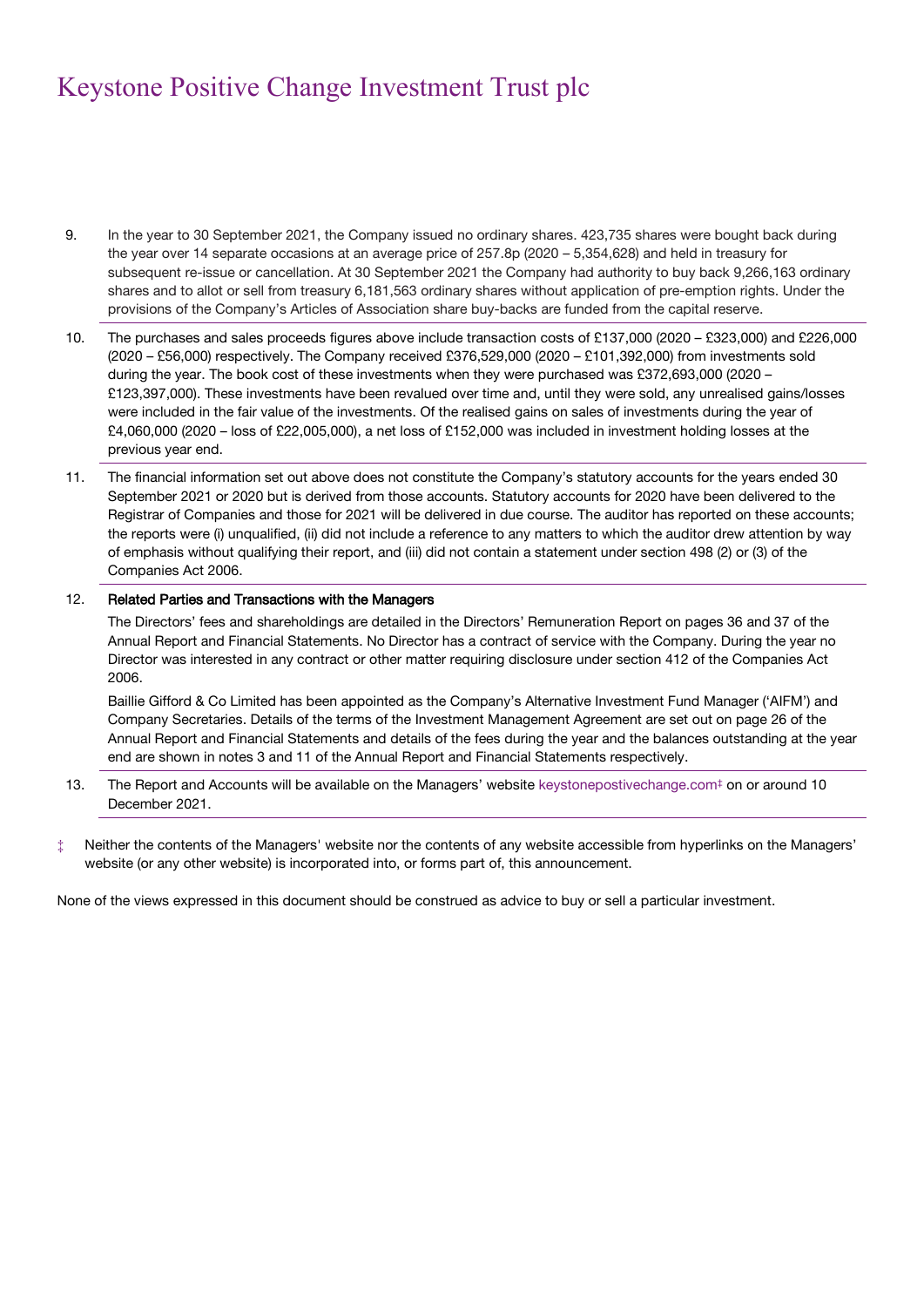# Glossary of Terms and Alternative Performance Measures (APM)

### Total Assets

The total value of all assets held less all liabilities (other than liabilities in the form of borrowings).

### Shareholders' Funds

Shareholders' Funds is the value of all assets held less all liabilities, with borrowings deducted at book cost.

### Net Asset Value (APM)

When a Company's borrowings are all short-term, flexible facilities, Net Asset Value (NAV) equates to shareholders' funds, being the value of all assets held less all liabilities (including borrowings). Per share amounts are calculated by dividing the relevant figure by the number of ordinary shares in issue (excluding shares held in treasury) as per note 8 above. For the current and prior year, the difference between borrowings at book value, borrowings at par and borrowings at market value is negligible (see note 7 above) and no reconciliation between NAV at book/par value and NAV at fair value is provided, as the NAV per share is the same on both bases.

|                                                      |                         | 2021               | 2020         |
|------------------------------------------------------|-------------------------|--------------------|--------------|
| Shareholders' funds (Net Asset Value)                | a                       | £214,517,000       | £190,325,000 |
| Ordinary shares in issue (excluding treasury shares) | b                       | 61.815.632         | 62,239,367   |
| Net asset value per share                            | $(a \div b \times 100)$ | 347.0 <sub>p</sub> | 305.8p       |

### Discount/Premium (APM)

As stockmarkets and share prices vary, an investment trust's share price is rarely the same as its NAV. When the share price is lower than the NAV per share it is said to be trading at a discount. The size of the discount is calculated by subtracting the share price from the NAV per share and is usually expressed as a percentage of the NAV per share. If the share price is higher than the NAV per share, this situation is called a premium.

### Net Liquid Assets

Net liquid assets comprise current assets less current liabilities (excluding borrowings).

#### Active Share (APM)

Active share, a measure of how actively a portfolio is managed, is the percentage of the portfolio that differs from its comparative index. It is calculated by deducting from 100 the percentage of the portfolio that overlaps with the comparative index. An active share of 100 indicates no overlap with the index and an active share of zero indicates a portfolio that tracks the index.

### Total Return (APM)

The total return is the return to shareholders after reinvesting the dividend on the date that the share price goes ex-dividend, as detailed below.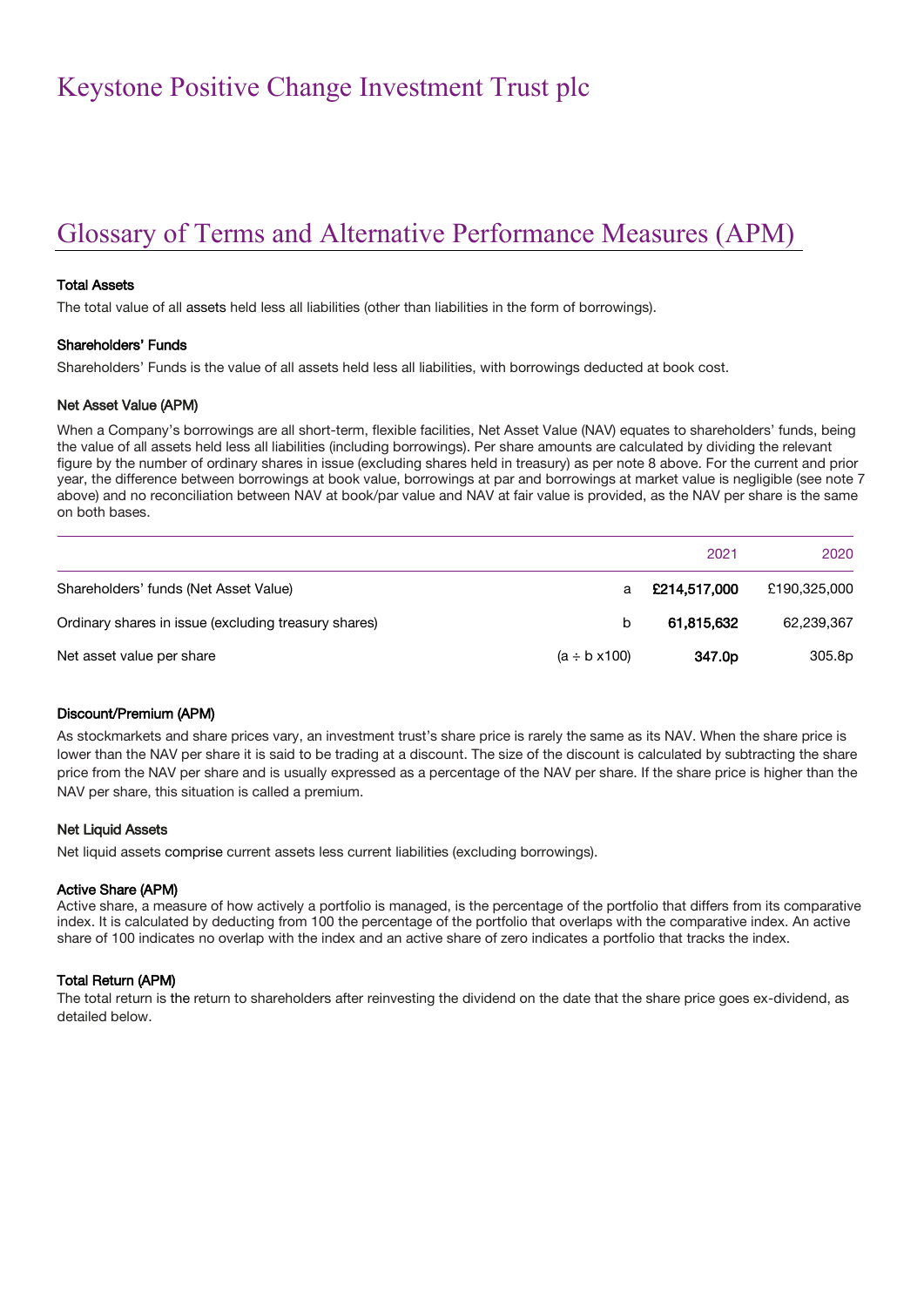|                                            |                    | 2021<br><b>NAV</b> | 2021<br><b>Share</b> | 2020<br><b>NAV</b> | 2020<br><b>Share</b> |
|--------------------------------------------|--------------------|--------------------|----------------------|--------------------|----------------------|
|                                            |                    |                    | price                |                    | price                |
| Closing NAV per share/share price          | (a)                | 347.0p             | 344.0p               | 305.8p             | 253.0p               |
| Dividend adjustment factor*                | (b)                | 1.0338             | 1.0360               | 1.0350             | 1.0407               |
| Adjusted closing NAV per share/share price | $(c = a \times b)$ | 358.7p             | 356.4p               | 316.5p             | 263.3p               |
| Opening NAV per share/share price          | (d)                | 305.8p             | 253.0p               | 372.5p             | 308.0p               |
| Total return                               | $(c \div d) - 1$   | 17.3%              | 40.9%                | (15.0%)            | (14.5%)              |

\* The dividend adjustment factor is calculated on the assumption that the dividends of 11.2p (2020 – 11.934p) paid by the Company during the year was reinvested into shares of the Company at the cum income NAV/share price, as appropriate, at the ex-dividend dates.

### Ongoing Charges (APM)

The total expenses (excluding dealing and borrowing costs) incurred by the Company as a percentage of the daily average net asset value (with borrowings at fair value), as detailed below.

|                                          |            | 2021         | 2020         |
|------------------------------------------|------------|--------------|--------------|
| Investment management fee                |            | £601,000     | £768,000     |
| Other administrative expenses            |            | £593,000     | £586,000     |
| Less: non-recurring expenses             |            | (E166,000)   | (E169,000)   |
| Total expenses                           | a          | £1,028,000   | £1,185,000   |
| Average daily cum-income net asset value | b          | £202,840,000 | £217,052,000 |
| Ongoing charges                          | $a \div b$ | 0.51%        | 0.55%        |

Baillie Gifford & Co Limited was appointed on 11 February 2021 and agreed to waive its management fee for six months from the date of its appointment. The calculation for 2021 above is therefore not representative of future management fees. The reconciliation below shows the ongoing charges figure if the management fee waiver had not been in place.

|                                          |            | 2021         | 2020         |
|------------------------------------------|------------|--------------|--------------|
| Investment management fee                |            | £601,000     | £768,000     |
| Investment management fee waiver         |            | £643,000     |              |
| Other administrative expenses            |            | £593,000     | £586,000     |
| Less: non-recurring expenses             |            | (E166,000)   | (E169,000)   |
| Total expenses                           | a          | £1,671,000   | £1,185,000   |
| Average daily cum-income net asset value | b          | £202,840,000 | £217,052,000 |
| Ongoing charges                          | $a \div b$ | 0.82%        | 0.55%        |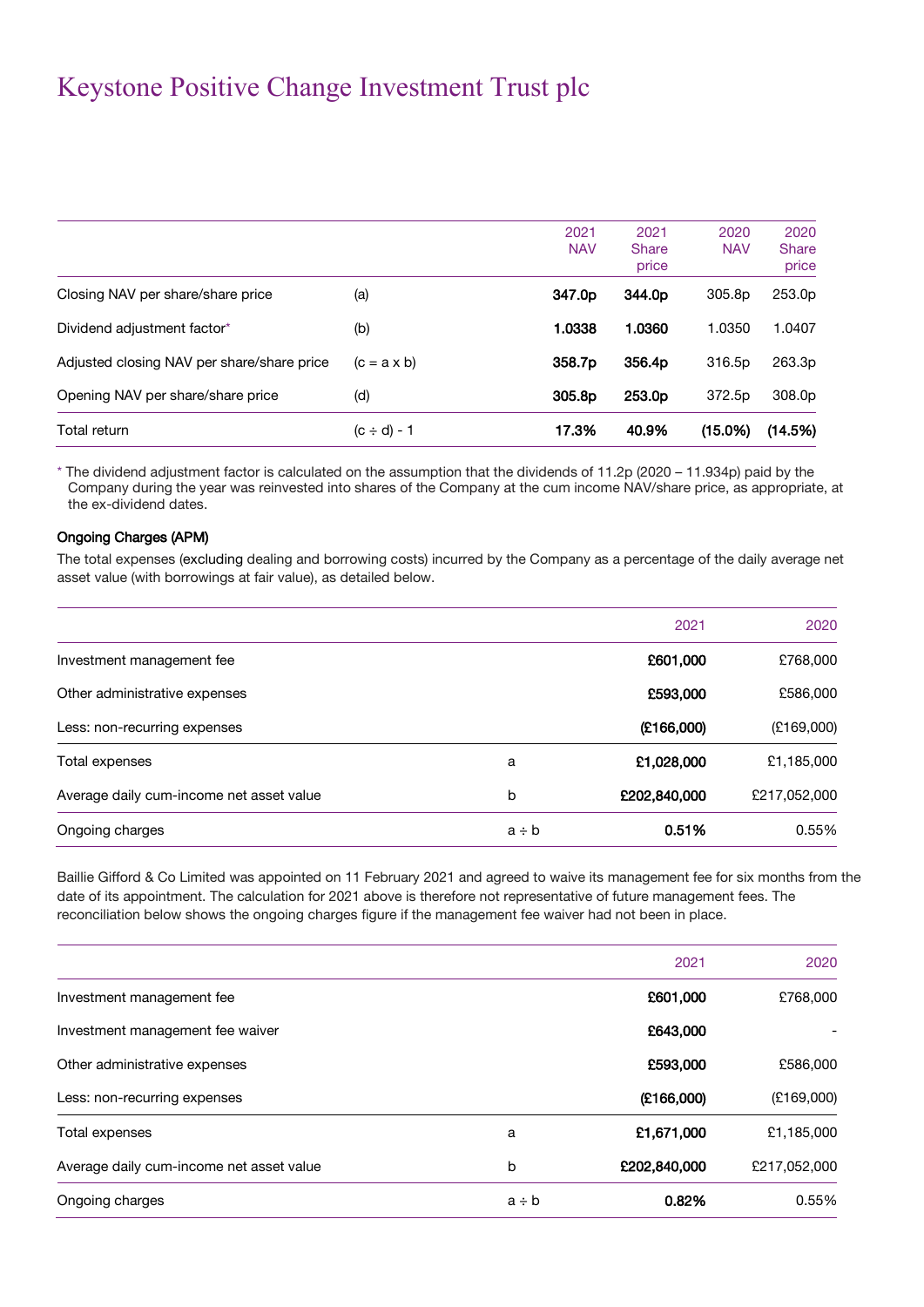### Gearing (APM)

At its simplest, gearing is borrowing. Just like any other public company, an investment trust can borrow money to invest in additional investments for its portfolio. The effect of the borrowing on the shareholders' assets is called 'gearing'. If the Company's assets grow, the shareholders' assets grow proportionately more because the debt remains the same. But if the value of the Company's assets falls, the situation is reversed. Gearing can therefore enhance performance in rising markets but can adversely impact performance in falling markets.

Gross gearing, also referred to as potential gearing is the Company's borrowings expressed as a percentage of shareholders' funds ( $a \div c$  in the table below).

Net gearing, also referred to as invested gearing is borrowings at book value less cash and cash equivalents (any certificates of deposit are not deducted) and brokers' balances expressed as a percentage of shareholders' funds (b ÷ c in the table below).

|                                          |            | 2021         | 2020         |
|------------------------------------------|------------|--------------|--------------|
| Borrowings (at book cost)                |            | £10,364,000  | £19,430,000  |
| Less: cash and cash equivalents          | a          | (£593,000)   | £30,000      |
| Less: sales for subsequent settlement    |            |              |              |
| Add: purchases for subsequent settlement |            |              | £330,000     |
| Adjusted borrowings                      | b          | £9,771,000   | £19,790,000  |
| Shareholders' funds                      | C          | £214,517,000 | £190,325,000 |
| Gearing                                  | $b \div c$ | 4.6%         | 10.4%        |

### Leverage (APM)

For the purposes of the Alternative Investment Fund Managers (AIFM) Directive, leverage is any method which increases the Company's exposure, including the borrowing of cash and the use of derivatives. It is expressed as a ratio between the Company's exposure and its net asset value and can be calculated on a gross and a commitment method. Under the gross method, exposure represents the sum of the Company's positions after the deduction of sterling cash balances, without taking into account any hedging and netting arrangements. Under the commitment method, exposure is calculated without the deduction of sterling cash balances and after certain hedging and netting positions are offset against each other.

### Unlisted (Private) Company

An unlisted or private company means a company whose shares are not available to the general public for trading and are not listed on a stock exchange.

### Compound Annual Return (APM)

The compound annual return converts the return over a period of longer than one year to a constant annual rate of return applied to the compounded value at the start of each year.

### Treasury Shares

The Company has the authority to make market purchases of its ordinary shares for retention as treasury shares for future reissue, resale, transfer, or for cancellation. Treasury shares do not receive distributions and the Company is not entitled to exercise the voting rights attaching to them.